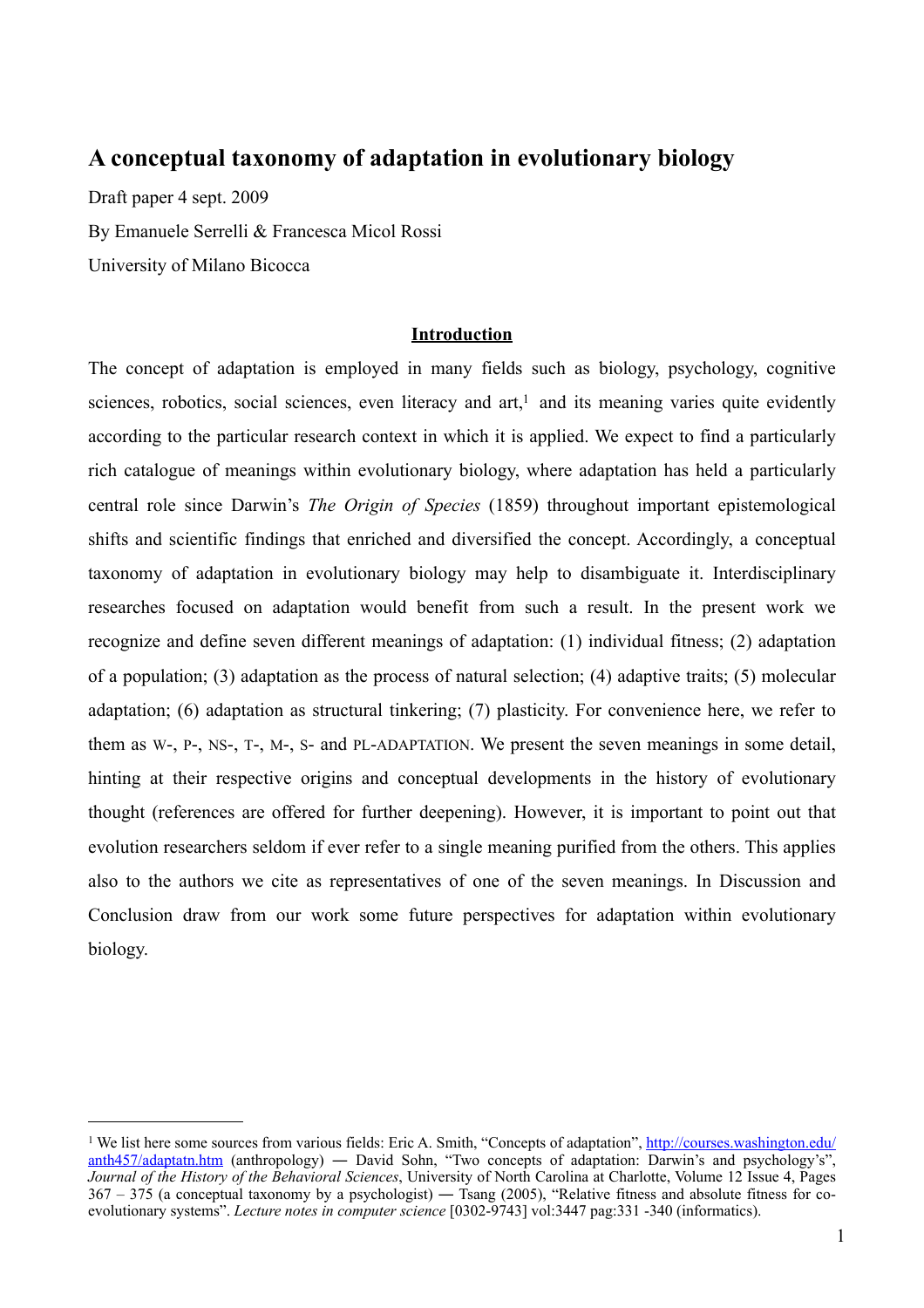#### **Individual fitness: W-ADAPTATION**

The term "adaptation" is often used in referring to individual assets, frequently expressed in comparative or superlative forms like "more adapted", "better adapted", "the best adapted" or "the most adapted". This first meaning of adaptation focuses on a single individual and is used to describe particular advantages of it in regard to survival and reproduction. Being about advantage, this is a relative meaning, even if focused on a single organism: individual adaptation results from comparison among organisms of the same local population. The acronym W-ADAPTATION is explained below.

Since Darwin (1859), the comparability of different individual organisms in regard to their ability to survive and reproduce has been a fundamental building block in biology, but it must be said that the technical term "fitness" has gradually replaced adaptation in referring to this meaning. In *The Origin of Species*, Darwin called individuals bearing particular advantages "better adapted" (e.g. 1959 p. 104; 197[2](#page-1-0) pp. 64-65, 68).<sup>2</sup> Later, Darwin's theory of natural selection has been often identified with the expression "the survival of the fittest", firstly coined by Herbert Spencer (1864), indicating competition among organisms. The mathematical genetic theory of evolution (population genetics) then has been fundamental in consolidating the term fitness, commonly identified by the symbol 'w' – hence we propose the acronym W-ADAPTATION. The British biologist J.B.S. Haldane was the first scientist who quantified fitness in his paper "A Mathematical Theory of Natural and Artificial Selection" (1924), in which he analyzed different cases stressing the direction and the changing rate of gene frequencies.

While developing mathematical models to study the differential success of individuals within a population by natural selection, population geneticists conferred to fitness a "hard" genetic basis: different fitness values were associated to different genotypes (see e.g. Provine 1971). By definition, in fact, natural selection influences the composition of successive generations, and such an influence would be nullified in presence of non-inheritable fitness values. In sum, W-ADAPTATION was definitely grounded on inheritance: individuals are more or less fit according (only) to the genetic features they are provided with at birth.

<span id="page-1-0"></span><sup>&</sup>lt;sup>2</sup> P. 104: "But isolation probably acts more efficiently in checking the immigration of better adapted organisms, after any physical change, such as of climate or elevation of the land, &c….", Pp. 64-65: "No country can be named in which all the native inhabitants are now so perfectly adapted to each other and to the physical conditions under which they live, that none of them could be still better adapted or improved…" , P. 68: "It may be well here to remark that with all beings there must be much fortuitous destruction, which can have little or no influence on the course of natural selection. For instance a vast number of eggs or seeds are annually devoured, and these could be modified through natural selection only if they varied in some manner which protected them from their enemies. Yet many of these eggs or seeds would perhaps, if not destroyed, have yielded individuals better adapted to their conditions of life than any of those which happened to survive. Ecc."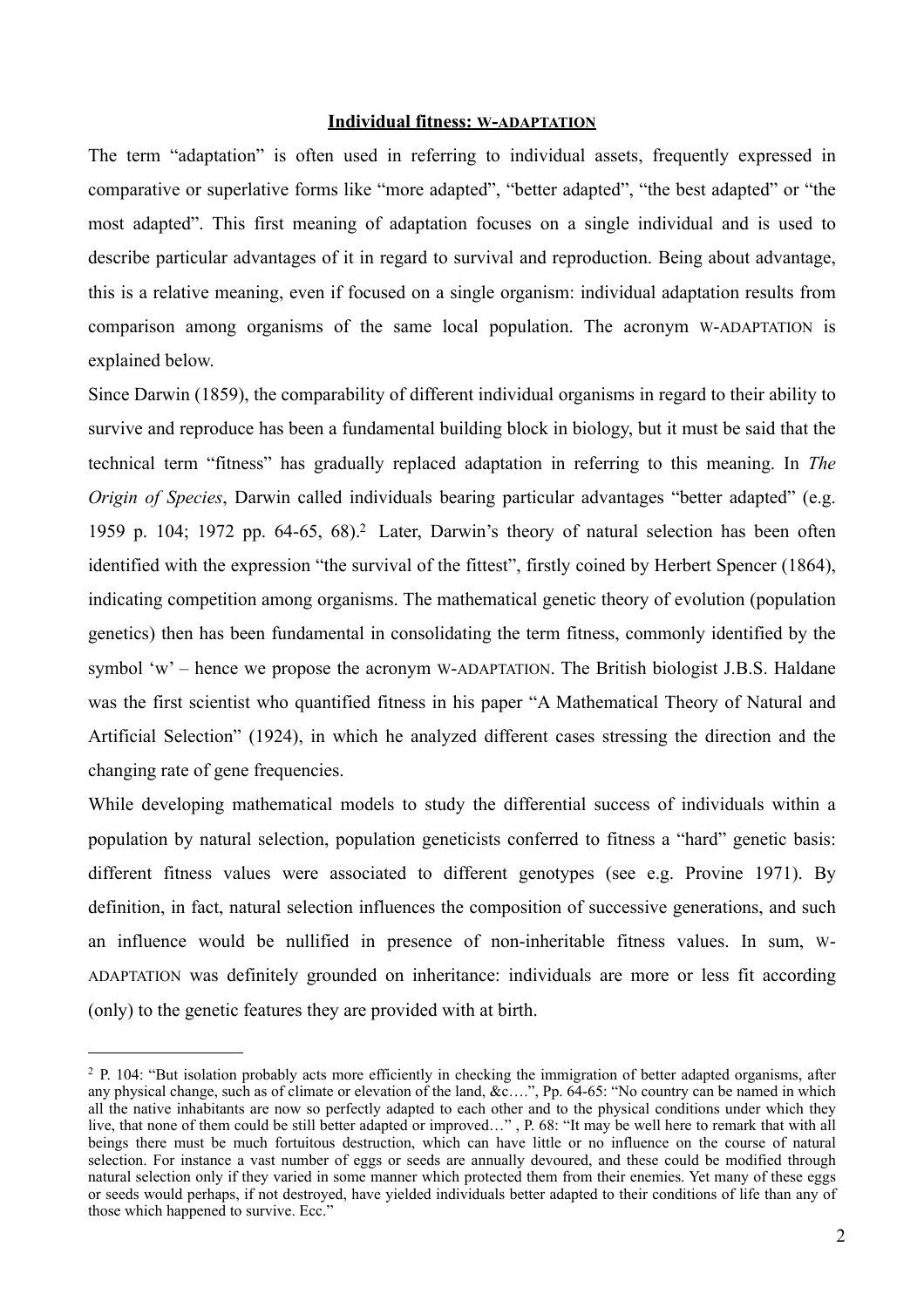Each genotype has an *absolute fitness* (commonly identified with the symbol Wabs), that is the proportion of the surviving individuals among those born with that particular genotype. Population geneticists usually make reference to the concept of natural selection to define absolute fitness: Wabs would be the ratio between the number of individuals with that particular genotype after selection (Nafter) and the number of those having the same genotype but considered before the action of natural selection (N<sub>before</sub>):

### $W_{\text{abs}} = N_{\text{after}} / N_{\text{before}}$

In this way the definition of fitness becomes tightly related with natural selection, and acquires an evolutionary meaning: when the fitness' value is more than 1.0, for example, the genotype is expected to increase in frequency in the following generations; a ratio smaller than 1.0 indicates, instead, a decrease in frequency. A broader vision is obtained by confronting the probability of survival (absolute fitness) of different genotypes within a population. *Relative fitness* – a far more used measure (Wilson 2004) – is quantified as the ratio between  $W_{\text{abs}}$  of a considered genotype and the highest Wabs available in the population (i.e. the fitness of the most successful genotype in the same population). Consequently, the best genotype will be normalized at  $w = 1$ , and the fitness values of other genotypes are measured with respect to that genotype. Relative fitness can therefore assume any value between 0 and 1 (Orr, 2007. See also Hartl & Clark, 2007). As we have already pointed out, in W-ADAPTATION individual can be considered as the bearer of a particular genotype that is able to determine its survival probability. In the measures of absolute and relative fitness we can notice another implication of the meaning of W-ADAPTATION: genetic sharing. Genotype – and the consequent W-ADAPTATION value – is shared among more individuals, and almost overcomes them with regard to the ontological priority in the evolutionary process.

In population genetics analyses, fitness is seldom attributed to genotypes considered as wholes, but rather to different "alleles" (i.e. different alternatives) of one or few genes. Fitness of a particular allele will predict its frequency in the population in subsequent generations. However, absolute and relative fitness are not necessarily predictive of the evolutionary outcome. Interestingly, studies demonstrate that variation in fitness of single alleles appear to be partly random, and that natural selection will favour alleles with a smaller variance through time, regardless their initial fitness (Hartl & Clark, 2007). So, although natural selection is necessary to define and give importance to W-ADAPTATION, such a process operates at a far larger time scale and in a nonlinear relation with fitness measured in one, two or few generations. Also, we note that W-ADAPTATION can be seen as a cumulate product of different alleles, variously combined.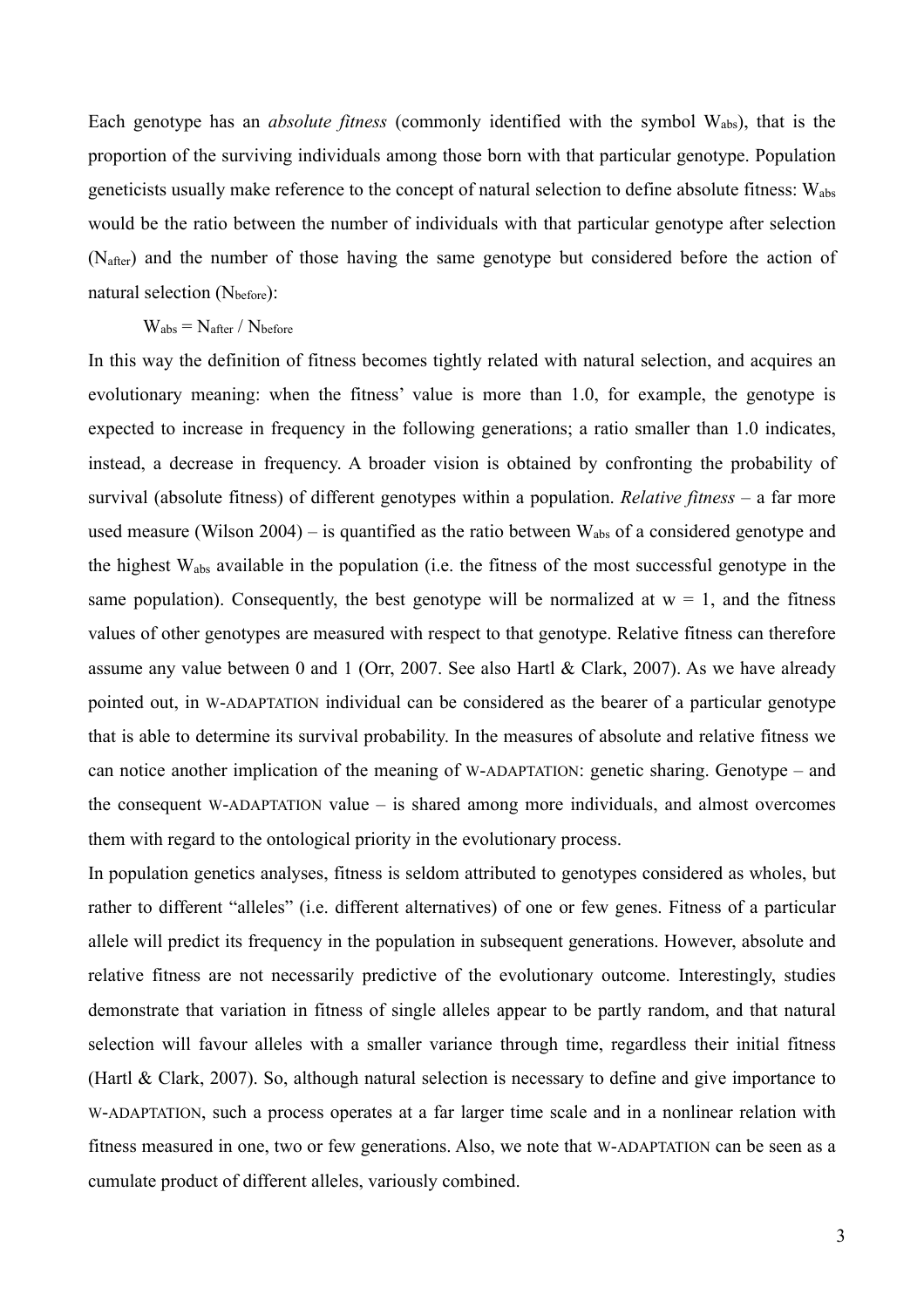If fitness has to measure the probability of preservation and diffusion of particular "kinds" of individuals from generation to generation, then such a measure will comprehend a reproductive component besides a survival one. In fact, the success of a particular genotype evidently does not depend only on the high probability of survival it confers to its bearers but also on its effectiveness in enabling organisms to mate (in sexual organisms), reproduce and possibly grow up the highest number of offspring. Thus, the "fittest" individual is also the one who has the highest probability to reproduce and have its offspring spread (and reproduce in turn). Accordingly, there are different ways of quantifying fitness. Some of them include only the ability to develop and survive, others comprehend mating success and fecundity and so on. There is also a measure (*inclusive fitness,* see Hamilton 1964; Coco 2008)<sup>[3](#page-3-0)</sup> that shows how in determinate conditions the sharing of particular genotypes can prevail on the survival of the individual: paradoxically, a self-sacrificing behaviour can be the fittest if it protects several related individuals with a high percentage of genotype sharing (*kin selection*, Hartl & Clark 2007, p. 243). In general, then, survival and reproduction are two rather distinct components of W-ADAPTATION, they interact with each other and can separately be affected by the characteristics of the individual.

By measuring fitness with a panoply of summary statistical measurements, population genetics shows individual characteristics as related to the evolving context of a population, coming to model and predict trends of diffusion of adaptive genotypes and alleles. Population characteristics such as size and genetic composition are relevant. Nonetheless, as the Modern Synthesis reconfirmed in the 1940s (see e.g. Mayr 1997), W-ADAPTATION is characterized by a focus on the organism, its capability of surviving and reproducing in comparison to its conspecifics in a particular ecological context. We may have not stressed enough this latter aspect: fitness has to be considered a value that is always relative and extremely sensitive to a given context, made for example by physical and climatic conditions,<sup>[4](#page-3-1)</sup> amount and structure of available space, cohabiting species which can create phenomena such as e.g. mimicry, or symbiosis, or commensalisms, parasitism, or classic competition for food resources. All these aspects are susceptible of continuous and important changes, and what is favoured in particular conditions may not be such elsewhere. Although quantified in the internal variation of a population, W-ADAPTATION would properly take into account an infinite multiplicity of contextual influences, as the Modern Synthesis emphasized by applying the model of population genetics in ecological, natural contexts.

<span id="page-3-0"></span><sup>3</sup> Recent paper: [Wenseleers T](http://www.ncbi.nlm.nih.gov/sites/entrez?Db=pubmed&Cmd=Search&Term=%22Wenseleers%20T%22%5BAuthor%5D&itool=EntrezSystem2.PEntrez.Pubmed.Pubmed_ResultsPanel.Pubmed_DiscoveryPanel.Pubmed_RVAbstractPlus), [Ratnieks FL](http://www.ncbi.nlm.nih.gov/sites/entrez?Db=pubmed&Cmd=Search&Term=%22Ratnieks%20FL%22%5BAuthor%5D&itool=EntrezSystem2.PEntrez.Pubmed.Pubmed_ResultsPanel.Pubmed_DiscoveryPanel.Pubmed_RVAbstractPlus), [Billen J.](http://www.ncbi.nlm.nih.gov/sites/entrez?Db=pubmed&Cmd=Search&Term=%22Billen%20J%22%5BAuthor%5D&itool=EntrezSystem2.PEntrez.Pubmed.Pubmed_ResultsPanel.Pubmed_DiscoveryPanel.Pubmed_RVAbstractPlus), "Caste fate conflict in swarm-founding social Hymenoptera: an inclusive fitness analysis"*, J Evol Biol.*, Jul;16(4):647-58, 2003.

<span id="page-3-1"></span><sup>4</sup> A classical textbook example is the melanism of the peppered moth *Biston Betularia*.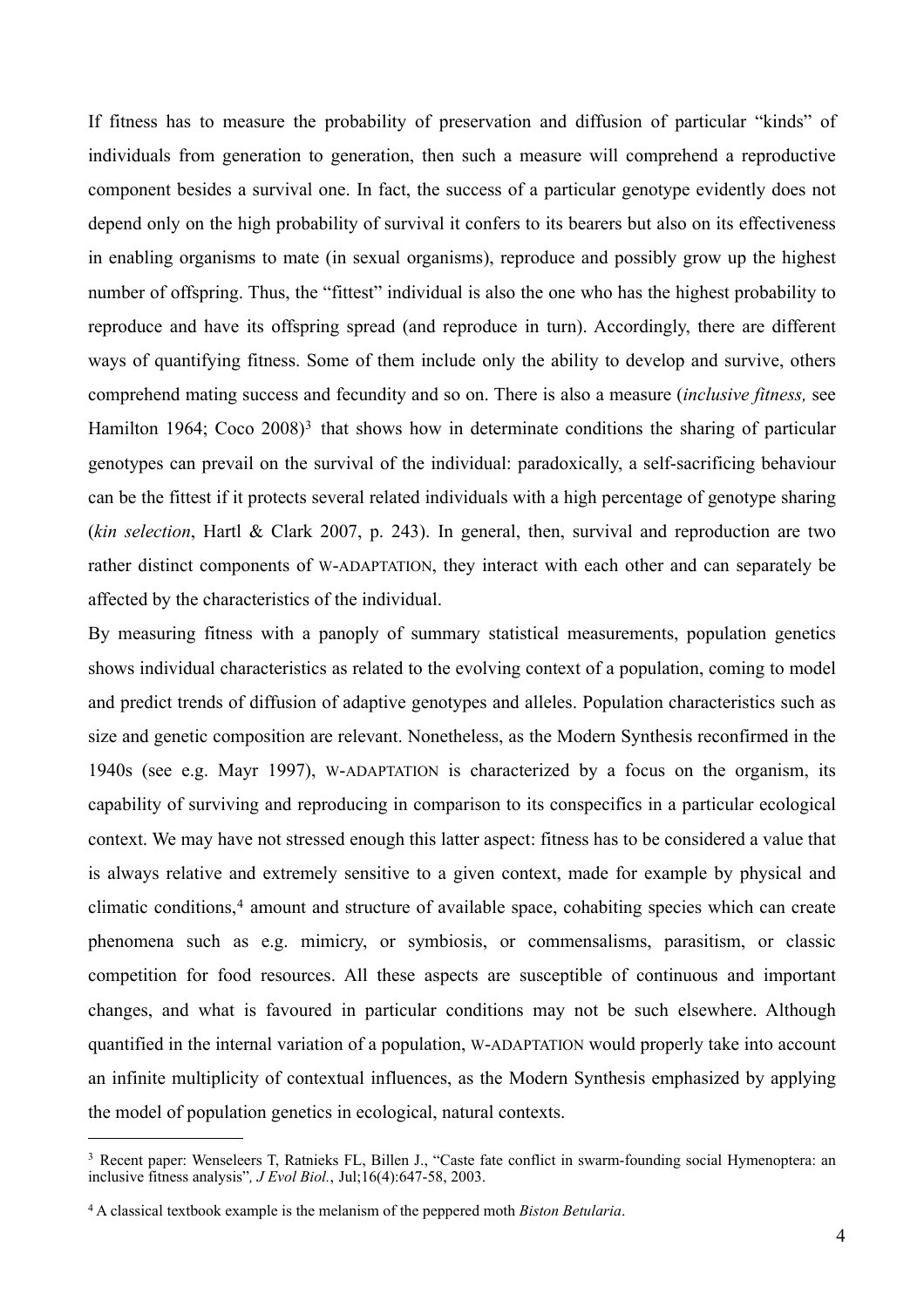#### **Adaptation of a population: P-ADAPTATION**

A second meaning of adaptation focuses on the fact that each species appears to be "well adapted" to its particular life conditions. Modern evolutionary biology has adopted the term *population* to address all conspecific organisms inhabiting a local context (e.g. Jonkers 1973; Ghiselin 1969, 1997[5](#page-4-0) ; Mayr 1991), so we refer to this meaning as P-ADAPTATION. This is probably one of the most classical meanings of the term, dating back to natural philosophers and theologists who lived and worked before Darwin, as it reflects the traditional idea of order and perfection of nature (e.g. Charles Bonnet, Georges Buffon, see Bowler 1973). *The Origin of Species* inherited the idea of a world in which every organism is perfectly adapted to its environment and to other organisms (Darwin 1859, pp. [6](#page-4-1)0-61, 139).<sup>6</sup> Yet, Darwin's work eventually transformed P-ADAPTATION in an ever suboptimal condition, in which adaptation of populations to environments is always susceptible of improvement through a process (i.e. natural selection) acting on constantly renewed variations.

After Darwin, population genetics re-described P-ADAPTATION in genetic terms thanks to a new model called "mendelian population", considering all genetic combinations of a population with their respective adaptive values and mode of transmission. Sewall Wright (1930, 1932) proposed a particularly influential way of representing the condition of adaptation in a population: fitness landscape – sometimes (yet controversially, see e.g. Gavrilets 2004) called adaptive landscape. This model depicts population as moving across a landscape of genetic combinations with "adaptive peaks" (i.e. the best available genetic combinations in a given environment) and valleys. A population can find itself in different P-ADAPTATION conditions: for example, in equilibrium upon a local adaptive peak; or climbing upon a more or less steep cline; it can also be on the bottom of a valley, risking extinction, and its capability to climb out will rely to an extent on its genetic variation. Even when the population rests on an adaptive peak, P-ADAPTATION turns out to be a "moving equilibrium" rather than a status acquired once for all: wide stochastic oscillations in the population's genetic composition are always present; moreover, adaptive landscapes are influenced

<span id="page-4-0"></span><sup>5</sup> Ghiselin (1997) claims that the term population is best understood as «a group of things which interact with one another».

<span id="page-4-1"></span><sup>6</sup> Pp. 60-61: "We see these beautiful co-adaptations most plainly in the woodpecker and missletoe; and only a little less plainly in the humblest parasite which clings to the hairs of a quadruped or feathers of a bird; in the structure of the beetle which dives through the water; in the plumed seed which is wafted by the gentlest breeze; in short, we see beautiful adaptations everywhere and in every part of the organic world.", P. 139: "It is notorious that each species is adapted to the climate of its own home: species from an arctic or even from a temperate region cannot endure a tropical climate, or conversely. So again, many succulent plants cannot endure a damp climate. But the degree of adaptation of species to the climates under which they live is often overrated."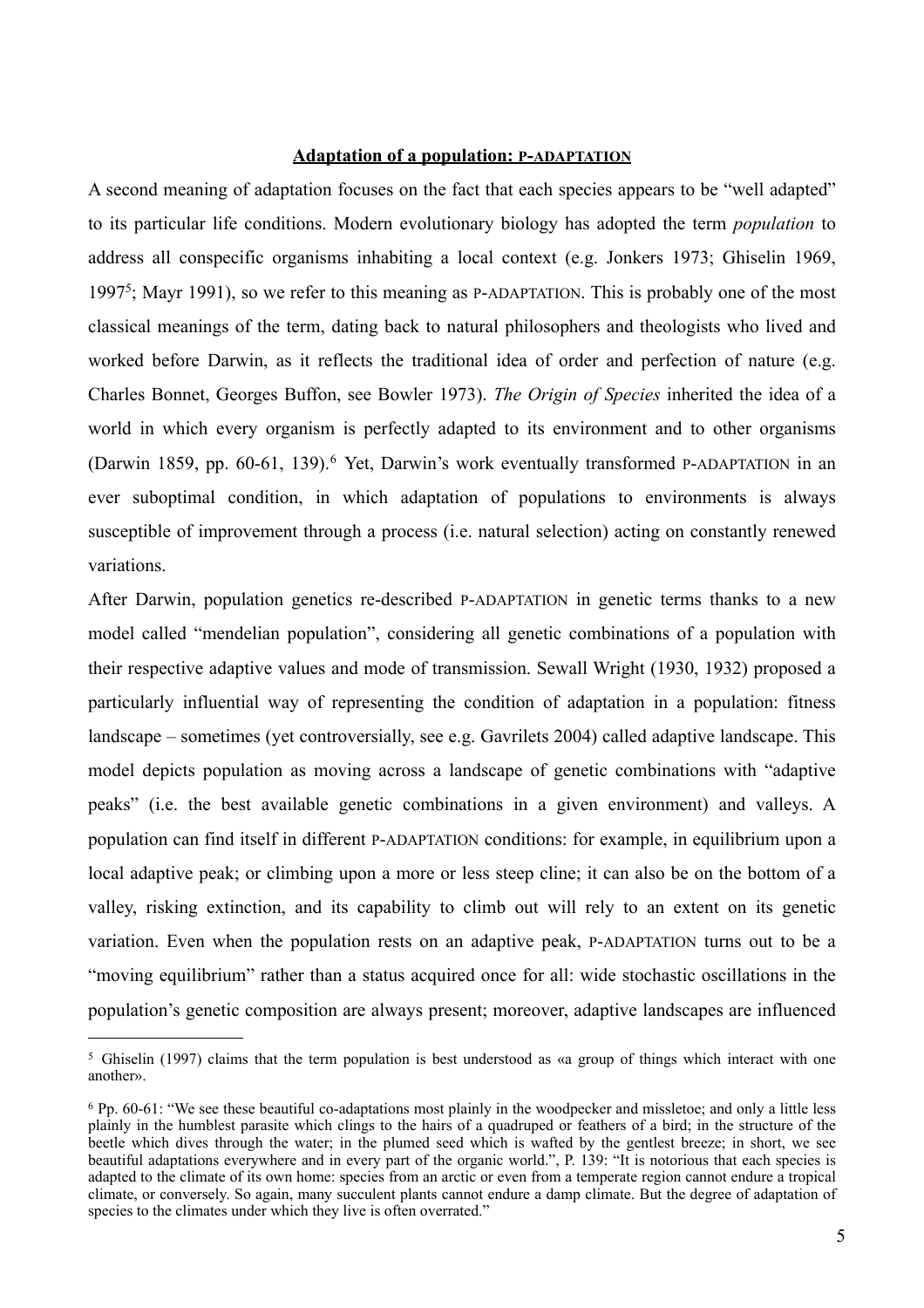by environmental changes as well as by other species<sup>[7](#page-5-0)</sup> living therein; accordingly, a peak can always migrate forcing population to an "adaptive pursuit". The single population mapped on an adaptive landscape can find itself divided into sub-populations: they take part in the adaptive dynamics since they can occupy different adaptive peaks and move into an overall dynamics thanks to genetic interchange (gene flow). All these aspects highlight that P-ADAPTATION could not be adequately represented by limiting focus on individuals and environment: it is a distinctive feature of population, and relates to population characteristics such as distribution, size, genetic composition and so on.

According to some models (Hamilton 1964; Wilson & Sober 1998), P-ADAPTATION of a subpopulation can include social structure and behaviours, such as altruism. These characteristics would in fact confer some advantages to a sub-population among others. The meaning of P-ADAPTATION can include such aspects that, if relying on individual behaviour, manifest their effect in differential success success among sub-populations (Hartl&Clark 2006, chp. 5.6) (in addition to requiring population features like size, frequency and so on).

An important concept for the characterization of P-ADAPTATION is ecological niche. In predarwinian descriptions it was already evident that populations are adapted to environment in a specific, non-generic fashion: all their characteristics seem to fit to a particular position in the environment, defined by food resources, habitat, lifestyle, possible commensalists and others (Darwin 1[8](#page-5-1)72, p. 38).<sup>8</sup> In Modern Synthesis, P-ADAPTATION has a sense relative to a particular ecological niche, and niches exploit an important role in evolution and speciation (Mayr 1963 p. 342; Ludwig 1950; Peterson et al. 1999; Beltmanab et al. 2004).

Some approaches point out another dimension of P-ADAPTATION: it does not only concern the relationship between population and its environment, but also population's internal coordination which ensures its cohesion and persistence through generations. Ronald Fisher (1930), for example, pointed out sexual selection as a process leaning toward maximization of prolificacy and mating coordination between sexes within a population. He described this process in genetic terms, claiming that genes were to be considered both as agents of selection (genes manage sexual

<span id="page-5-0"></span><sup>7</sup> In 1973 Leigh Van Valen proposed the "Red Queen Hypothesis", i.e. the metaphor of an evolutionary arms race where species can maintain their position only by constantly changing, in a context where natural selection indefinitely improves all other species as well.

<span id="page-5-1"></span><sup>8</sup> The geographical races or sub-species are local forms completely fixed and isolated; but as they do not differ from each other by strongly marked and important characters, "there is no possible test but individual opinion to determine which of them shall be considered as species and which as varieties." Lastly, representative species fill the same place in the natural economy of each island as do the local forms and sub-species; but as they are distinguished from each other by a greater amount of difference than that between the local forms and sub-species, they are almost universally ranked by naturalists as true species (Darwin 1972, p 38).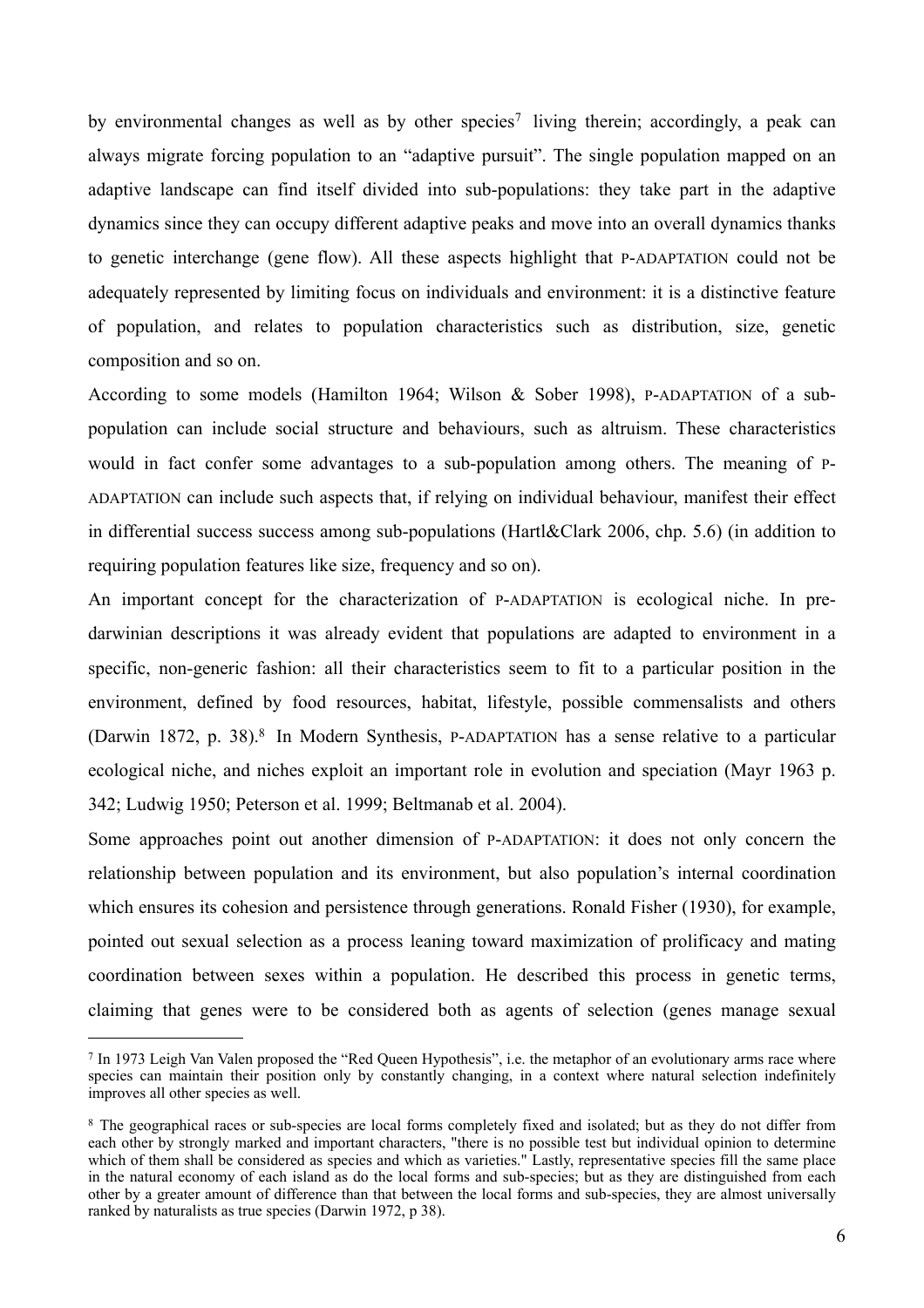preferences) and as selected objects (genes make sexual ornaments). Sexual selection and natural selection often have different or even opposite directions. Consider the example of peacock's tails: sexual selection would tend to make it more and more colourful and long, with an according shift in female preferences (Miller 2000). On the other hand, natural selection would oppose to the survival of organisms bearing too expensive tails. So, P-ADAPTATION is to be considered a kind of trade-off between the optimums in survival and reproductive terms. In order to maintain its P-ADAPTATION, population has to keep the best possible relation with its environment and also the best possible coordination among its members.

#### **The process of natural selection: NS-ADAPTATION**

In evolutionary biology, species are sometimes considered able to "adapt" or "adapt themselves"<sup>[9](#page-6-0)</sup> to their environments (adaptation is actively undertaken by species). Other times, it is said that the force of natural selection "adapts" species (they undergo adaptation passively). In both cases adaptation is used as a verb, and considered as a process of change. The idea that adaptation can be assimilated to the process of natural selection itself dates back to Darwin, and it leads us to name this particular meaning of the concept NS-ADAPTATION . In *The Origin* adaptation is employed as a process only assuming the point of view of natural selection, i.e. a mechanism that "adapts" structures and organisms in order to let them fit better with their environments (Darwin 1859, pp. 86-87, 472).[10](#page-6-1)

In order to better understand the meaning of NS-ADAPTATION, some dimensions are particularly relevant: besides the active/passive binomial, we have to consider the relationship between natural selection, adaptation and evolution, the efficacy of selection, and the debate upon the units and levels of selection.

The two terms composing NS-ADAPTATION can be made equal – and also coincident with the evolutionary process as a whole – by a vision which constitutes an extreme position on the first dimension. Such a vision represents natural selection as an active modifying force able to mould species and their structures, and adaptation as a reliable and exhaustive description of what happens

<span id="page-6-0"></span><sup>9</sup> Examples in recent papers: Ehlers B., Thompson J. (2004), "Do co-occurring plant species adapt to one another? The response of *Bromus erectus* to the presence of different Thymus vulgaris chemotypes". *Oecologia*, Volume 141, Number 3, pp. 511-518(8). Hunter P. (2007), "The human impact on biological diversity. How species adapt to urban challenges sheds light on evolution and provides clues about conservation", *EMBO reports* 8, 4, 316–318.

<span id="page-6-1"></span> $10$  pp. 86-87: "Natural selection will modify the structure of the young in relation to the parent, and of the parent in relation to the young. In social animals it will adapt the structure of each individual for the benefit of the community; if each in consequence profits by the selected change."; p. 472: "As natural selection acts by competition, it adapts the inhabitants of each country".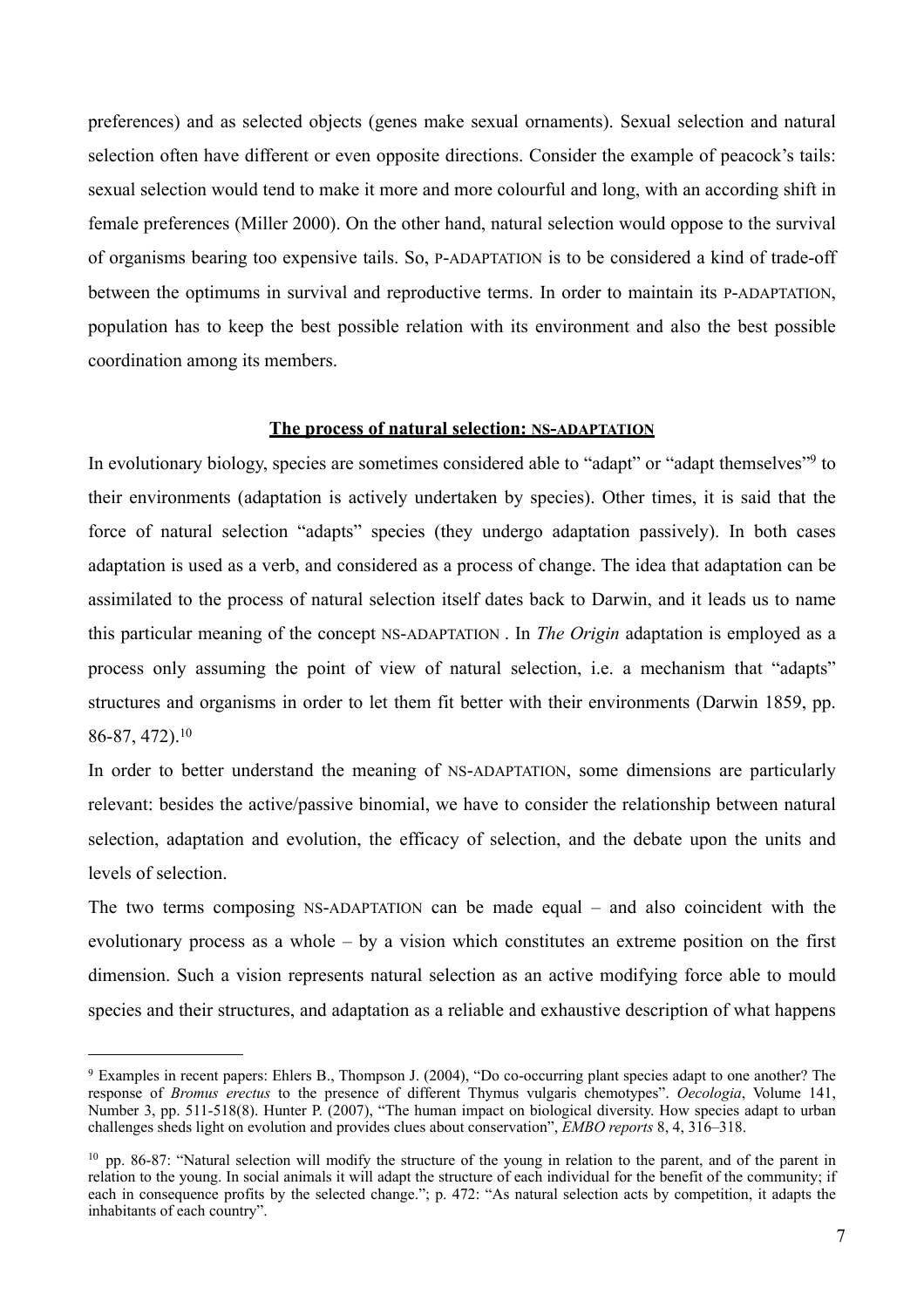in evolution. Julian Huxley offers an example in his *The Modern Synthesis* (1942), where he claimed that in each generation all the individuals who survive beside the elimination process are *de facto* adapted, coming to state that "adaptation is omnipresent" (trad. it. p.375, pp. 63-64).<sup>[11](#page-7-0)</sup> In the 1960s many evolutionists began to express discomfort in regard to the pervasiveness of the notion of adaptation in evolutionary biology, in particular to the habit of constructing adaptive stories as explanations of practically all traits. Consequently, they tried to conceptualize in a different way the relationship between NS, ADAPTATION and evolution. In his book *Adaptation and Natural Selection* (1966), George Williams claimed that not all the effects an organism benefits from are to be explained in terms of adaptation: many of them, in fact, can be due to pure physical laws or can be fortuitous effects. He fostered, then, a return to a concept of adaptation focused on genetic level, the one that was originally formulated by the Modern Synthesis: a process in which changes in gene frequencies are influenced by natural selection. Following this statement, natural selection and adaptation are still coincident, but only adaptations with known genetic basis are to be considered valid, since natural selection acts on gene frequencies (and can be revealed by them); all other effects that result beneficial for organisms are not to be called adaptations. So, ADAPTATION is still equal to NS but they are not exhaustive of the evolutionary process. In 1982, Stephen Jay Gould and Elisabeth Vrba coined the term "exaptation" to stress the fact that natural selection can preserve structures for functions which are not the original (adaptive) ones. Here, natural selection is seen as capable of acting not only through functional adaptation, but also by other mechanisms. ADAPTATION is no longer identified with NS: in evolution structures could repeatedly change the primary functions they are selected for – a process recognized by Charles Darwin (1872) and later named 'preadaptation' – or emerge for structural and/or historical causes being later coopted for some function.

We have shown with these examples that different positions are possible about the relationship between the two terms composing NS-ADAPTATION. The question is still open in contemporary evolutionary biology, and different alternatives are present. On the contrary, there is unanimous and long-dating agreement – supported by plenty of empirical research – that non-adaptive and nonselective processes constitute an important part of evolution (e.g. Futuyma 2005 chp. 10; Ridley

<span id="page-7-0"></span><sup>11</sup> "In ogni momento c'è una costante pressione della selezione, e se il materiale grezzo su cui essa opera è costituito da mutazioni piccole […] l'alterazione principale dello stipite sarà causata dal tratto di riproduzione e sopravvivenza lievemente più basse dei tipi che, benché ampiamente adattati, non sono adattati in grado così elevato come gli altri. Così per la maggior parte la costituzione del gruppo vivente […] cambierà per mezzo di un aumento graduale dei tipi più altamente adattati in confronto a quelli meno altamente adattati e, non per mezzo della selezione dell'"adattato" contro il "non adattato".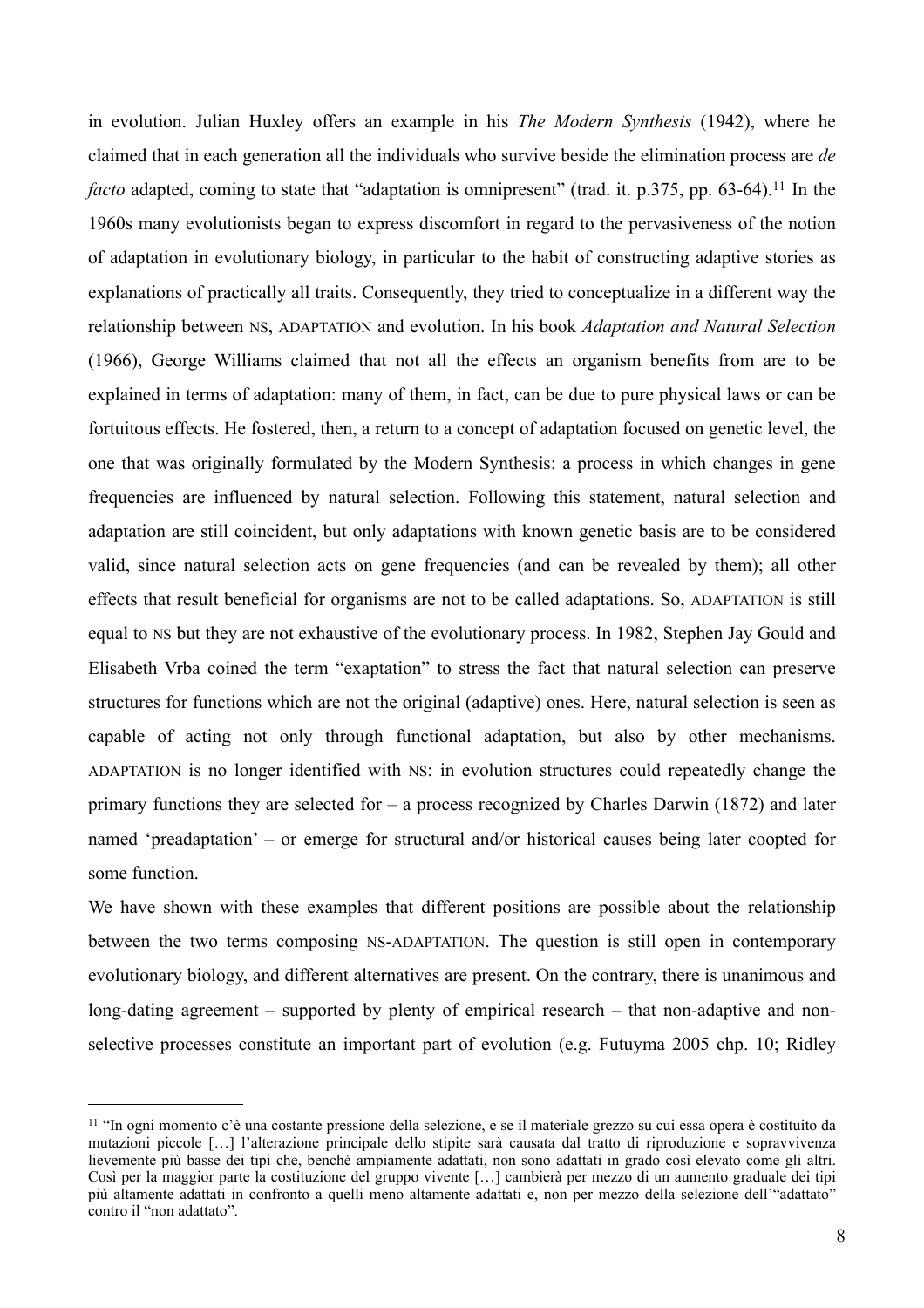2004 chp. 6-7; Gavrilets 2004; Golding 1994; Kimura 1983). In our words, the evolutionary process definitely does not coincide neither NS nor ADAPTATION.

Another dimension concerning NS-ADAPTATION is the one about the efficacy of natural selection (Gould 2002). Stephen J. Gould, Richard Lewontin (1979) and colleagues have been among those who criticized the view of natural selection as an optimizing agent. According to these authors, to consider natural selection as an omnipotent optimizing process is equivalent to deprive it of its very essence, i.e. conservation of the best alternatives among the available variations. As Ernst Mayr observed, in evolutionary biology selection is a process of elimination (2004, pp. 134-135). So, even admitting that natural selection is the main process in evolution, it has to deal with the material available from time to time. In "The Spandrels of San Marco" (1979) Gould and Lewontin claimed that organisms' constraints are particularly important in influencing the direction of the evolutionary process. According to them, natural selection is not strong enough to mould each trait. Rather, organisms are interpreted as the best structural compromises among different demands (not only selective pressures but also various kinds of historical and architectural constraints). This seems to be a reformulation of the above-mentioned active-passive dimension evoked by expressions such as "species adapt to": organisms have an active role in evolution since they limit the power of natural selection through their internal constraints (and this active role must not be misinterpreted as something depending on organisms' active choices or intentional behaviours). On the other hand, the NS-ADAPTATION process has a more passive nature since its moulding efficacy consists in longterm sorting and ratifying. Exaptation (Gould & Vrba 1982) well expresses the active-passive interplay between organisms and NS-ADAPTATION: architectural contraints can give rise to "spandrels" (i.e. structures emerging with no particular functional value) which natural selection can creatively ("actively") coopt for some use. This 'type II' exaptation (functional cooptation by non-aptation) joins 'type I' (functional shift) in depicting NS-ADAPTATION as a creative process acting in a context of constraints. Approaches emphasizing a more properly active role of organisms do exist. Advocates of Niche Construction theory, for example, point out that species can directly modify the context they live in (particularly with abilities such as dam construction in beavers) and consequently – although in an indirect way – selective pressures acting upon them (Odling-Smee et al. 2003). But such an active modification is not necessary in order to recognize an active role to organisms: they participate with their structural constraints in channelling the evolutionary process. As a last dimension relevant to NS-ADAPTATION we cannot but mention the debate on the objects and levels of selection. Building on previous ideas by Hamilton (1964) and Williams (1966), Richard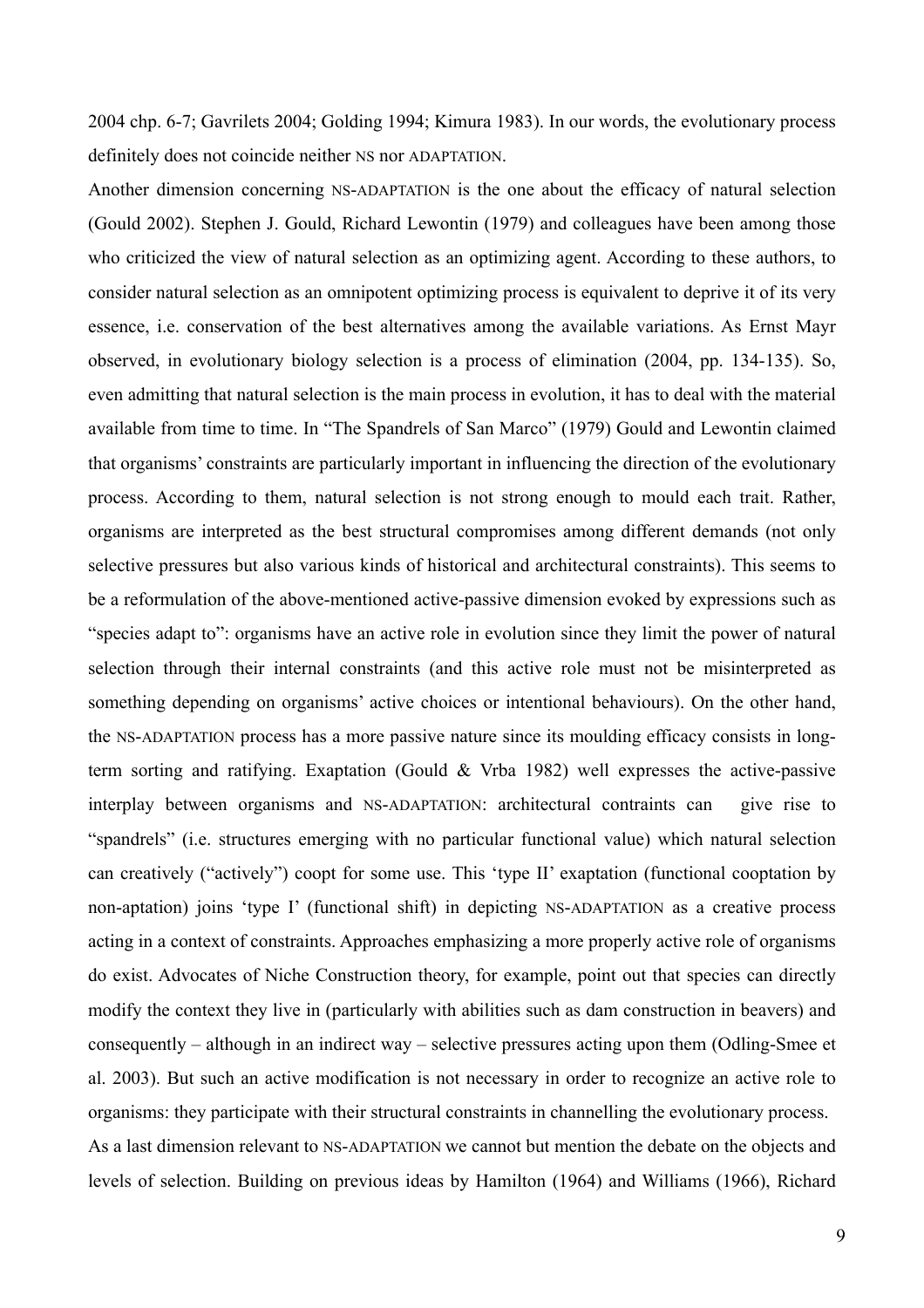Dawkins (1976) proposed genes as the fundamental unit of selection because they are conserved through generations. Such a view has been criticized by those who argue that genes are not directly visible to natural selection (e.g. Sober and Lewontin 1984); selection in fact cannot pick straight among genes but must select among packages created by and containing these and other genes (e.g. organisms). As far as the Darwinian process of natural selection is concerned, the debate is resolved: the unit is the organism and the replication and diffusion of genes are considered as consequences (Sober 1984a; Mayr 1997), but attention on gene replication shed light on possible cases in which selection seems to choose among genes directly (intra-genomic conflict, meiotic drive, see Burt & Trivers, 2006). So, it seems that selective processes *can* happen at levels below the organism. For what concerns higher levels, recently formal models of within-population group selection have been developed (Wilson 1975; Wilson and Sober 1989): selection is considered as the mechanism occurring when a single breeding population is temporarily broken up into subgroups. The hypothesis is being tested through theoretical and empirical research (Keller 1999) frequently headed with the definition multi-level selection (MLS, Okasha 2006). Other theories about processes of selection taking place at even higher levels have been proposed as well (e.g. Eldredge & Gould, 1972; Eldredge 1985; Vrba & Gould, 1986; Gould, 2002; Gould & Eldredge, 1988). The possibility of multi-level selection opens two considerations about ns-adaptation. Firstly, it is not clear if adaptation can be described only at one level or if it necessary to consider each level independently. Secondly, adaptation at a particular level is more or less importantly influenced by processes happening simultaneously at different levels (e.g. Gould & Lloyd 1999).

#### **Adaptive traits: T-ADAPTATION**

Often we can find the concept of adaptation used to point out particular traits (a single structure, or behaviour). Accordingly, it can be used in the plural form: adaptations. We refer to this use of the term as T-ADAPTATION. Darwin himself used the term in this sense (1859, pp. 60-61). Actually, the habit to describe single traits making it evident their adaptation to particular «offices» (e.g. the eye for vision) was engrained in the tradition of natural theology (Paley 1808, e.g. pp. 73, 484).<sup>[12](#page-9-0)</sup> For Darwin, naming particular traits "adaptations" appears to be of current use. Adopting this focus of

<span id="page-9-0"></span> $12$  p. 73: "if the utility of vision to the animal which enjoys it, and the adaptation of the eye to this office, be evident and certain (and I can mention nothing which is more so), ought it to prejudice the inference which we draw from these premises, that we cannot explain the use of the spleen?"; p. 484: Eating is necessary; but the pleasure attending it is not necessary: and that this pleasure depends, not only upon our being in possession of the sense of taste, which is different from every other, but upon a particular state of the organ in which it resides, a felicitous adaptation of the organ to the object, will be confessed by any one, who may happen to have experienced that vitiation of taste which frequently occurs in fevers, when every taste is irregular, and every one bad."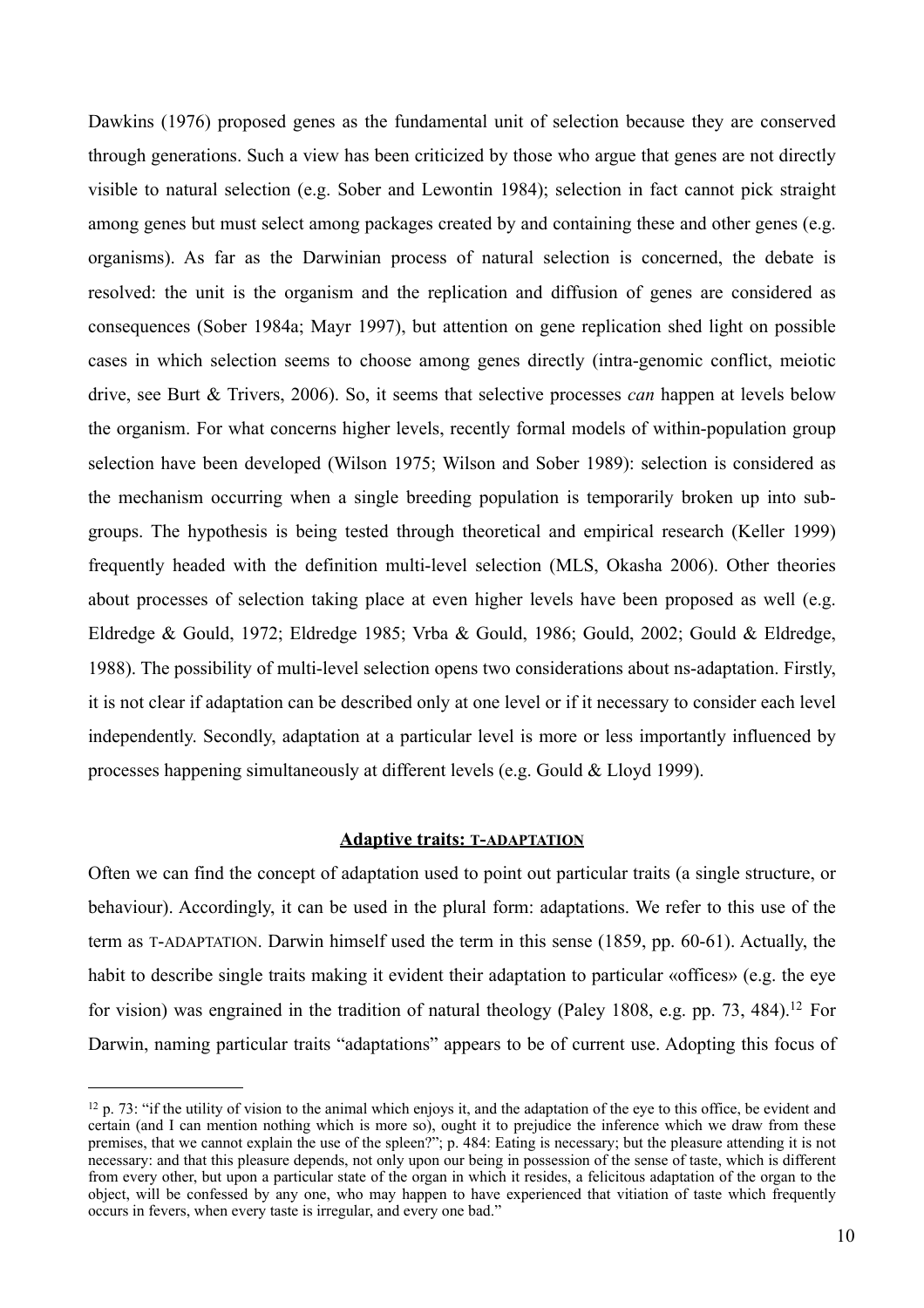analysis, scientists consider organisms as collections of traits, and traits as entities with autonomy of their own. In this framework, adaptation can also be used in order to distinguish among traits: adaptations are just *those* structures and characters of an organism in which the correspondence and the harmony between structures and conditions of existence are particularly evident. More recently, specific traits have been called genes since endowed with a supposed genetic basis, but the details of such an underlying basis are seen as not necessary for the analysis remaining then almost unknown.

Ronald Fisher (1930) focused in particular on some specific sexual traits that are male ornaments, studying sexual selection as a parallel process to natural selection (see also Miller, 2000). He identified the existence of traits considered as indicators of well-being: male sexual ornaments (e.g. brilliant plumage) conveying information to females about males' fitness which is supposed to be related to "good genes". Sexual ornaments are traits. Female sexual preferences adapt themselves to male sexual ornaments and vice versa. Sexual preferences and traits as well result from a trade-off between selective pressures and female sexual preferences. The fisherian framework points out, T-ADAPTATIONS not only in the relation between organisms and environment, but also in a particular kind of coordination between the organism and all the other organisms composing the population itself. The existence of a T-ADAPTATION can be explained through one, the other, or (more often) both aspects.

For population geneticists, selective pressures acting on a particular trait can be quantified by measuring its frequency in the population, and comparing such measure with the frequency expected in absence of natural selection (e.g. Hardy-Weinberg equilibrium, see Hartl&Clark 2007). A trait, whose frequency exceeds the one expected in absence of selection, will be called T-ADAPTATION.

In his systematization of Modern Synthesis, Julian Huxley (1942) has emphasized the notion of adaptation and the role of traits so much that adaptation is seen everywhere in living beings: everything we find in the living world has to be adapted and traits always enable individuals to increment their fitness. According to this statement (adaptation is everywhere), T-ADAPTATION comes to lose the ability to discriminate among traits which it had acquired in Darwin and Fisher. Actually, the majority of positions within Modern Synthesis (Ernst Mayr, George Simpson, Theodosius Dobzhanksy) stressed non-adaptive aspects of evolution.

William Hamilton (1964) proposed a radical and fundamental shift in the evolutionary explanation: the attribution of fitness to a single allele rather than to the whole genotype. The drive to the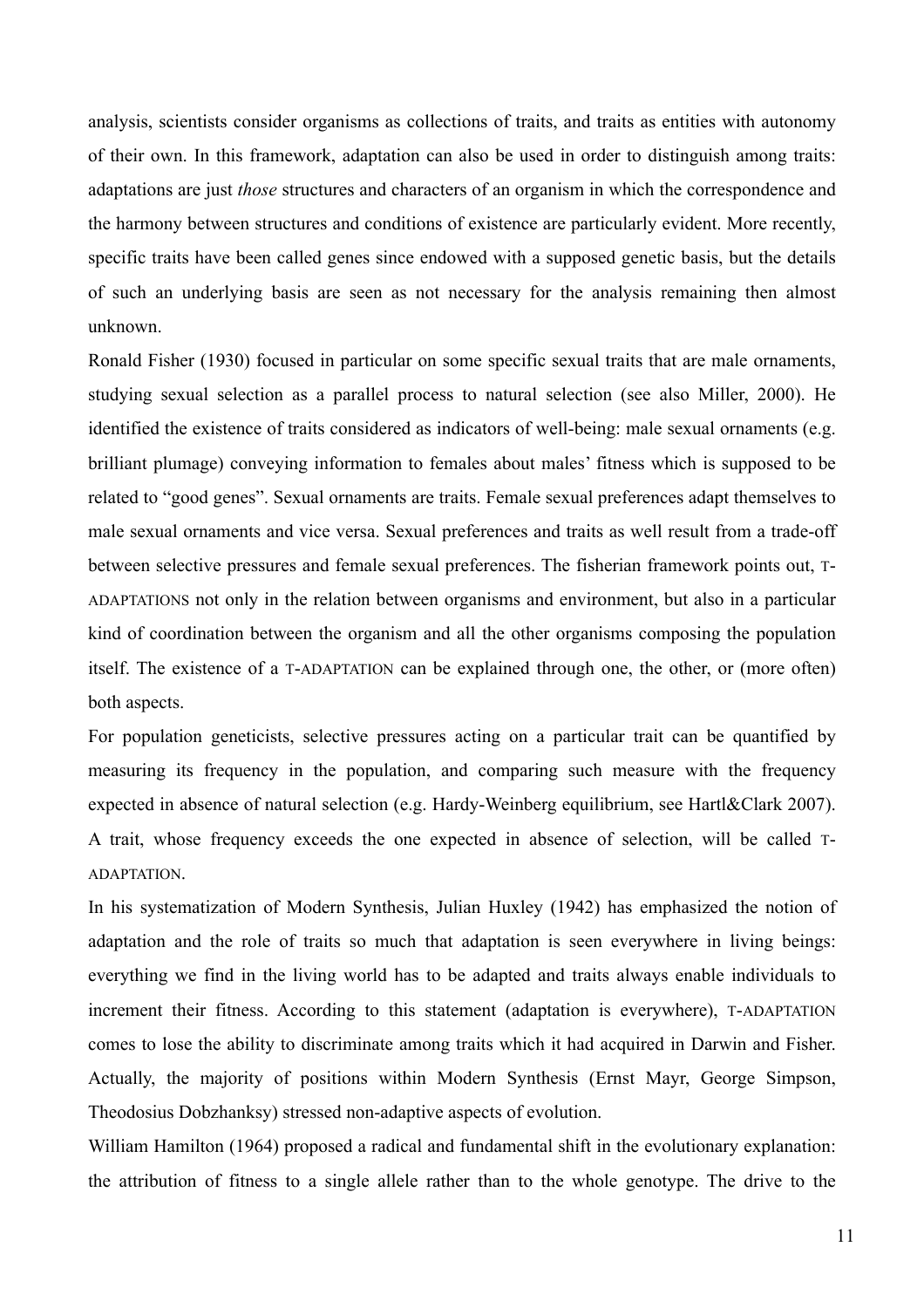elaboration of the so-called "gene's view" came from seemingly maladaptive traits. Hamilton focused his attention on unselfish behaviour, a trait that is in apparent opposition to the "struggle for existence" among organisms, i.e. the mechanism of natural selection. According to Hamilton, since altruism exists, then it must have been positively selected for (i.e. it has to be a T-ADAPTATION). In order to explain this trait, that is *prima facie* unlikely, Hamilton coined the neologism "inclusive fitness", i.e. the fitness one organism expresses in the form of offspring carrying its own genes. In Hamilton's model, the evolutionary process ultimately depends on leaving in a population as many copies of the individual's genes as possible. The question leading Hamilton's studies is: what is the adaptive value of altruistic behaviour? The methodology adopted, then, consists in counting the probability each trait has to be reproduced and to survive in the following generations. An altruistic behaviour can have a high probability to reappear in the following generations if an organism – through such behaviour – helps close relatives (likely, bearers of the same trait) to survive. Each trait is related to a particular gene and, consequently, T-ADAPTATION can be studied in regard to a particular gene, expressed as phenotype traits. A more radical "gene's eye" view has been proposed by Richard Dawkins (1976). He extremized the protagonism of traits: they seem to be the main actors of the evolutionary process. Since the beginning evolution is described as a competition among replicators, i.e. what we currently call genes. These replicators build organisms (vehicles) with the only aim of generating as many copies of themselves as possible, and are expressed in the phenotype as T-ADAPTATIONS.

George Williams (1966) in his book *Adaptation and Natural Selection* pointed out that not all the effects that are benefits for an organism are to be called adaptations, and he fostered a return to the concept originally formulated by the Modern Synthesis and based on population genetics: a concept thanks to which one can discriminate among traits (T-ADAPTATION and non T-ADAPTATIONS).

In a similar way, Gould and Lewontin (1979) highlighted that organisms are rich of traits that have not an adaptive origin, but rather can arise as by-products and side-effects through the organisms' architectural constraints; on the other hand, useful traits are not necessarily to be called adaptations**.**  Gould and Vrba (1982) went further proposing the neologism "exaptation" to address alternative mechanisms to explain useful structures. The introduction of the neologism "exaptation" seems, then, to propose a classification in which different traits can be considered and labelled as T-ADAPTATIONS, non-adaptations or exaptations. In thus respect, even if Gould & Vrba assume that organisms have to be studied and considered as inseparable wholes – traits influence each others in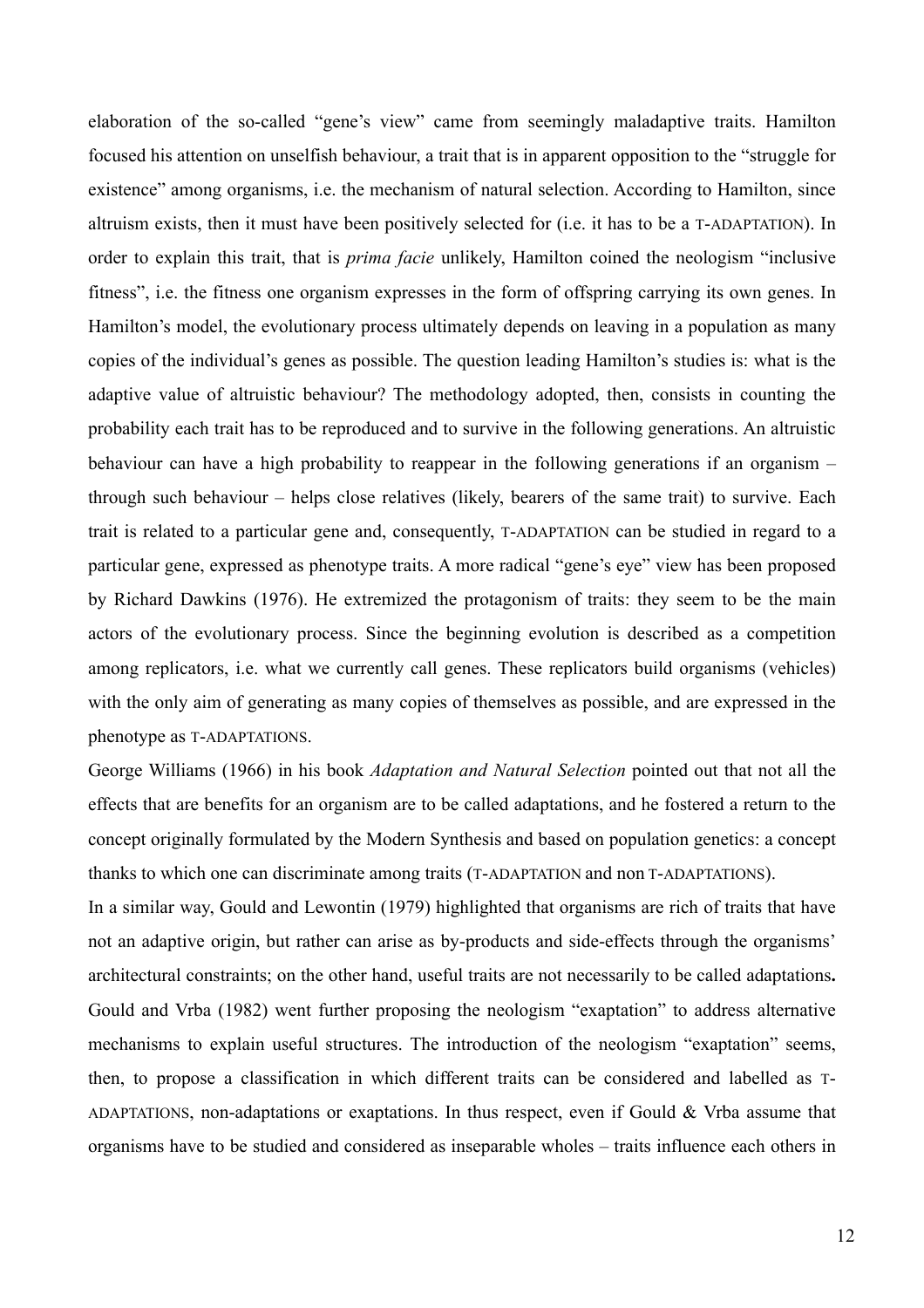complex and intricate ways – they seem to fall back to an idea of separability and classifiability of traits, necessary and favourable theoretical context for T-ADAPTATION.

Recently, advocates of Niche Construction such as John Odling-Smee, Kevin Laland and Marc Feldman (2003), focused attention once again on particular traits which they call "niche construction" traits. They are supposed to let populations modify to a significant extent the environments they live in. Such traits, while being T-ADAPTATIONS (i.e. traits preserved by natural selection for their positive contribution to fitness), end up to modify selective pressures that act on organisms themselves.

#### **Molecular adaptation: M-ADAPTATION**

In recent years, new and powerful molecular tools enabled scientists to collect DNA strains in a fast and highly specific manner, and to determine sequences. Studies have given evidence in support of natural selection (Golding, 1994), and have allowed to construct more and more wide and detailed phylogenies. Molecular biology gave support to the Darwinian theory of evolution, to an extent that Darwin could not even imagine. But for molecular biology to become relevant in the study of adaptation, a molecular access to phenotype was needed: in other words, the biochemical (phenotypic) aspect of molecular adaptation (M-ADAPTATION) was to be studied. In the '90s advanced studies in this field have been made possible by new techniques: site-directed mutagenesis can be used to engineer proteins, and functional effects of each and every amino acid replacement can be studied in vitro. Advancements in molecular biology have opened the possibility to study structures which link in a quite straightforward way genetic basis, (adaptive) function and phylogeny. This is the case of proteins for instance. These macromolecules participate in virtually every process within cells and, often working together, achieve particular tasks and functions. A protein is formed by a sequence of amino acids, which determines its threedimensional structure and its functionality. In a classical study, Perutz (1983) described how the function of hemoglobin relates to its three-dimensional structure. Comparing hemoglobins from various species, he was able to locate few amino acid replacements responsible for its different structure and functionality. Since the sequence of amino acids in a protein is defined by the sequence of a gene, it is clear how much gene-structure-function are here tightly linked. Contact with phylogeny is straightforward when we consider that, quite commonly, gene lineages are studied and used to assess relatedness between taxa.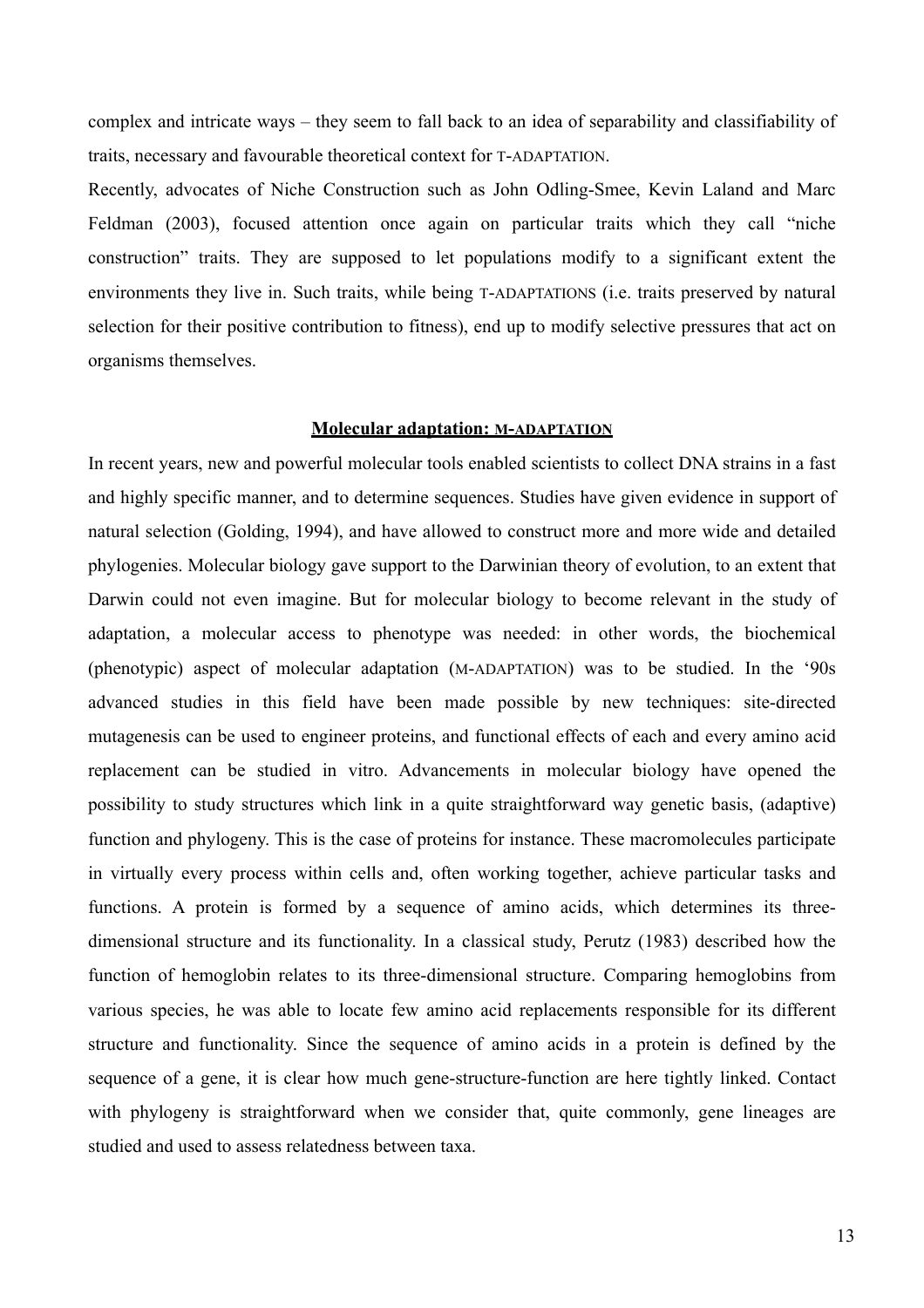Organisms living in extreme conditions are often said to have peculiar adaptations. The genetic basis of such adaptations and the molecular evolutionary mechanisms responsible for their presence are just supposed, remain unknown. Studies in molecular adaptation can link phenotype and genetic basis. A typical example could be the bar-headed goose (*Anser indicus*) that migrates over Mount Everest at altitudes exceeding 9 km, where the partial pressure of  $O_2$  is only 30% of that at sea level. The high affinity of its hemoglobin for  $O_2$  (in presence of other substances) can be seen as a M-ADAPTATION to vigorous exercise in such a rarefied atmosphere. Several studies (Perutz, 1983; Asakura et al. 1976; Amiconi et al. 1989; Zhang et al. 1996) identified an amino acid substitution (unique among birds) which is responsible for the weakening of some bonds in the protein structure, shifting it to the high-O<sub>2</sub>-affinity state. The Andean goose (*Chloephaga melanoptera*), which lives 6 km high in the Andes, also has a high- $O<sub>2</sub>$ -affinity state hemoglobin, but studies showed that the similar structure arises from different amino acid substitutions (Heibl, Braunitzer  $\&$ Scheeganss 1987). Adaptive convergence in species which are not closely related is here demonstrated thanks to a molecular approach which integrates genotype and phenotype.

Protein engineering can also be used to reconstruct phenotypes of common ancestors of proteins, grouped in classes and families and recurring in different species. Chandrasekharan et al. (1996) reconstructed an ancestral enzyme (a chymase) from the inferred genetic sequence starting from a phylogenetic analysis of the sequences of different mammal species. The inferred ancestral sequence was very different from modern sequences, and the entire gene was synthesized chemically. Nevertheless, the reconstructed enzyme was highly active and efficient. Moreover, this study allowed researchers to clarify that the narrow specificity of some modern enzymes is an ancestral state, and the broader specificity of – for example – the rat β-chymase is a derived state. As Golding & Dean (1998) commented, "these results demonstrate the power of combining phylogenetic inference in reconstructing ancient phenotypes with protein engineering, and provide an interesting example of evolutionary degeneration – a specialized enzyme evolving a broader substrate specificity" (p. 357). Accordingly, these M-ADAPTATION approaches can spread light over mechanisms through which adaptation happens in evolution.

Golding & Dean (1998) summarized the molecular study of adaptation (combining phylogeny, protein anatomy and engineering) in the following way: "Most often, we examine sequences that diverged thousands or millions of years ago, in which a substantial number of substitutions have accumulated. Many may be neutral. Others, although selected, could simply be treadmill adaptations accrued as populations track ever-changing environments. Although important, they do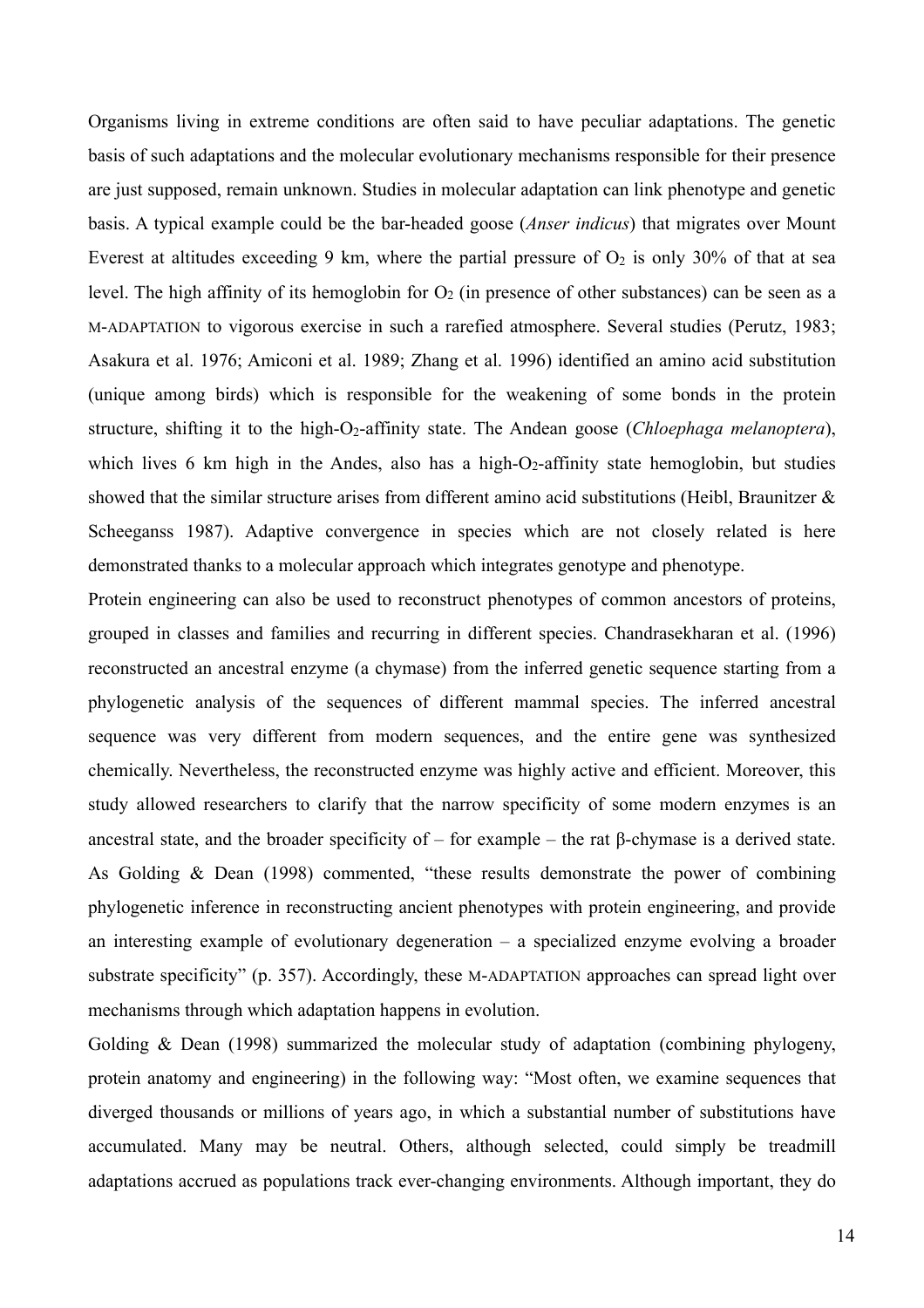not alter protein function in a major way. A few represent major adaptations of large effect" (p. 364). Usually, such major M-ADAPTATIONS require just few replacements which can affect protein functionality in unexpected ways.

M-ADAPTATION is by now a wide and fertile field of research, with a variety of methods (e.g. Yang & Bielawski 2000; Yang & Nielsen 2002) applied in the study of the most diverse organisms and molecular mechanisms, and some dedicated journals. It is important to include in M-ADAPTATION, beside protein structure and function tightly linked to the fixed DNA code, also regulatory mechanisms of gene expression (e.g. Schulte 2001): configurations of gene expression can be an important component of adaptation to the environment.

Many ongoing studies are showing a wealth of evolutionary pathways through which adaptive evolution can take place at the molecular level. A peculiarity of M-ADAPTATION is its ability to reduce the gap between genotype and phenotype, with a consequent greater consistency with phylogenetic reconstruction. We may characterize this approach as "bottom-up" since it focuses primarily on structures in order to study related functions, in opposition to other research strategies in which phenotypic "adaptive" traits (see T-ADAPTATION) are often endowed with a theoretical, presumed, unknown genetic basis – more tractable with mathematical tools. Paradoxically, this new approach of study makes more and more possible to substantiate the tension by Williams and others advocates of T-ADAPTATION to study the organism at the genetic level, and to recognize the function and the role of the single gene or the single genetic feature in the context of its bearer, by evaluating consequences of absence and possible alternatives.

#### **Structural tinkering: S-ADAPTATION**

This meaning of adaptation (S-ADAPTATION) stresses the strong (if more or less concealed) conservation of structures throughout evolution and adaptation. Pioneering molecular biologist Francois Jacob (1977) used the term "tinkering" by focusing the idea that "novelties come from previously unseen association of old material. To create is to recombine". For Jacob it was evident that organisms "represent, not a perfect product of engineering, but a patchwork of odd sets pieced together when and where opportunities arose. For the opportunism of natural selection […] reflects the very nature of a historical process full of contingency". Actually, like other ideas mentioned above, this approach dates back to before Darwin, when anatomists and naturalists identified common body plans and deep homologies (e.g. Richard Owen, Georges Cuvier, see Gould 2002). Darwin referred to these studies in many points of his work, speaking about the evolutionary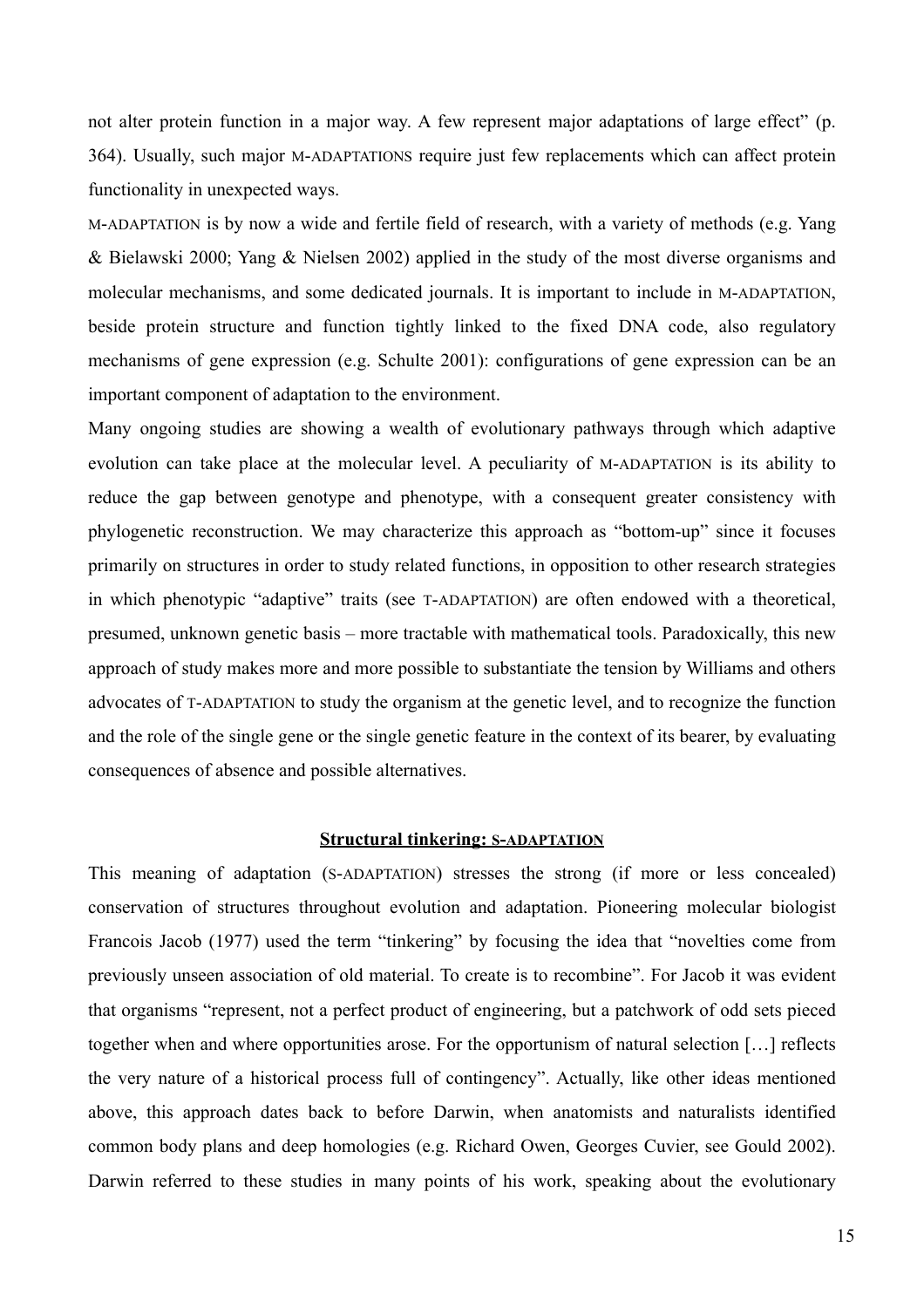interaction between conditions of existence and unity of type (Darwin 1859, pp. 206, 427-428;<sup>[13](#page-15-0)</sup>) 1972, chp. VI). In recent decades the structural approach has been strongly advocated and popularized by Stephen Jay Gould (e.g. 1980, 1989, 2002), and was inherited by macroevolutionary views in Modern Synthesis and phylogenetic systematics (cladistics). Then, the new science of Evo-Devo (evolutionary biology of development) has given strong empirical support to the conservatism of evolution at genetic and developmental level. In some respects, S-ADAPTATION can be seen as a veil covering real relationships between organisms, as well as the real nature of the evolutionary process.

Cladistics – born in 1950 but spread in '70s – was a set of methods, and also a true critical movement inside evolutionary biology, aimed to bring it back to the basic principles. Cladistics focuses on *affinities* which are *latent* – and, moreover, often *concealed* by adaptations – in anatomical, physiological and behavioural characteristics of living species (Eldredge, 1995; Gee, 1999). Its analyses aim to reconstruct relatedness between taxa (i.e. groups of organisms such as species, or genera, or Families) by considering a great number of shared traits which are of high phylogenetic significance – that is, their diffusion is probably due to common descent. Adaptive characters are not particularly revealing: by definition, they are highly dependent and sensitive in regard to local ecological contexts and their changes. An extreme example of the unreliability of adaptive traits from the cladistic point of view is the adaptive radiation, i.e. a frequent event in evolution consisting in the differentiation of a single species or a single group into several forms, with peculiar characters adapted to very different niches and conditions of life, in a short time (at the geological scale).

S-ADAPTATION is, for cladistics, not only unreliable but often concealing sister-group relationships, such in the case of adaptive convergence, i.e. the production of similar S-ADAPTATION forms from different ancestors, due to similar ecological conditions and selective pressures. Clades (groups of organisms defined just on a kinship basis) can be defined through a list of shared characteristics:

<span id="page-15-0"></span><sup>13</sup> p. 206: " […] the adaptations […] being in all cases subjected to the several laws of growth. Hence, in fact, the law of the Conditions of Existence is the higher law; as it includes, through the inheritance of former adaptations, that of Unity of Type.", pp. 427-428: " […] we can clearly understand why analogical or adaptive character, although of the utmost importance to the welfare of the being, are almost valueless to the systematist. For animals, belonging to two most distinct lines of descent, may readily become adapted to similar conditions, and thus assume a close external resemblance; but such resemblances will not reveal—will rather tend to conceal their blood-relationship to their proper lines of descent. We can also understand the apparent paradox, that the very same characters are analogical when one class or order is compared with another, but give true affinities when the members of the same class or order are compared one with another: thus the shape of the body and fin-like limbs are only analogical when whales are compared with fishes, being adaptations in both classes for swimming through the water; but the shape of the body and fin-like limbs serve as characters exhibiting true affinity between the several members of the whale family; for these cetaceans agree in so many characters, great and small, that we cannot doubt that they have inherited their general shape of body and structure of limbs from a common ancestor. So it is with fishes."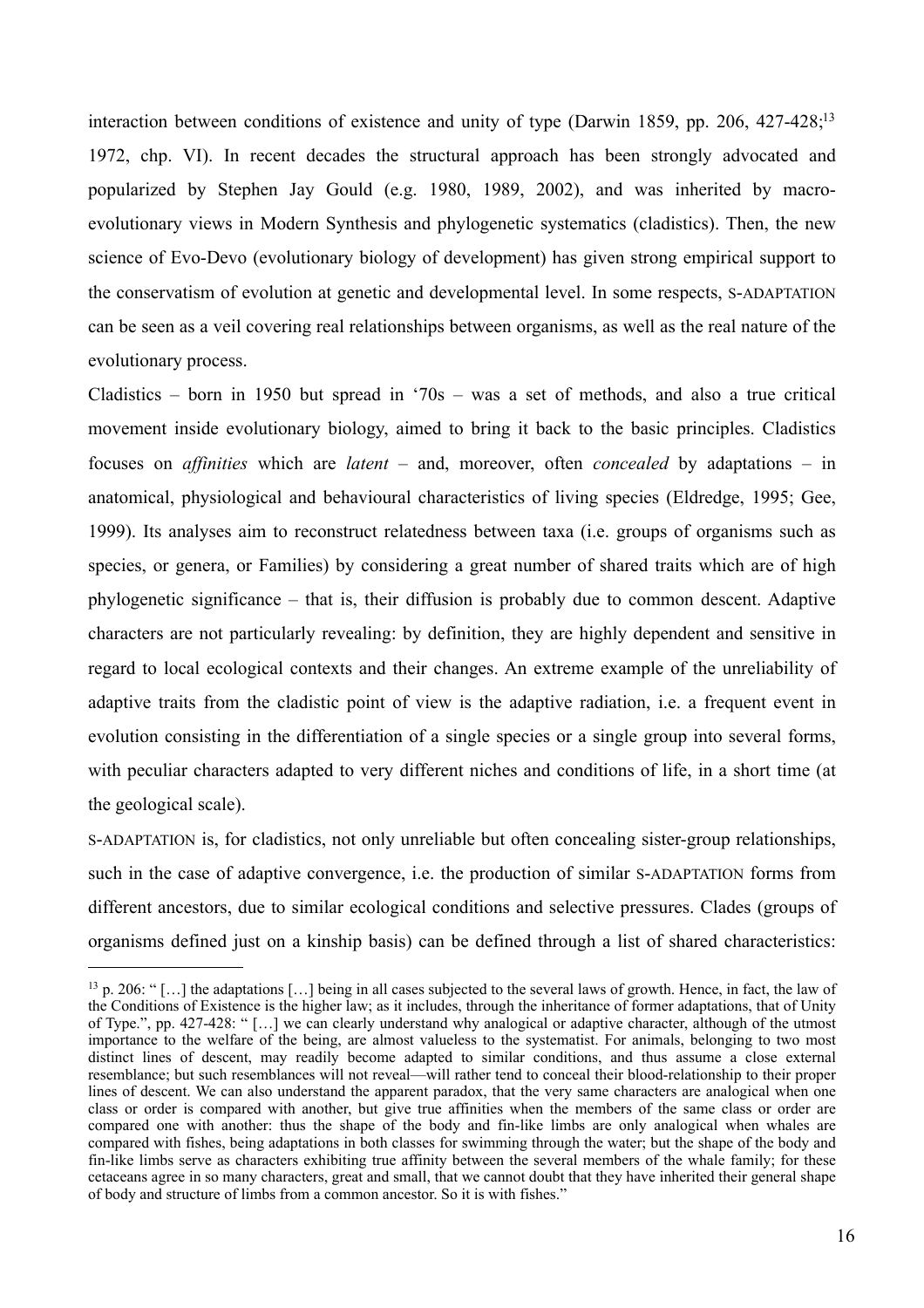they must be present in all members of the clade and also be inherited by the common ancestor. Of course, inherited traits can be present – in the different descendant groups – in several *modified* forms, such as bear's paw and human hand (or, often, much more different). Form differs according to conditions of life and its variation is *not* important, since unity of type (as Darwin called it, 1859) holds on. For example, scales are primitive versions of fur and feathers, so the term "scales" *includes* fur and feathers. The character "scales" is then useful for defining a group composed of reptiles, mammals and birds.

S-ADAPTATION – in opposition to relatedness – would *not* be *measurable* in any way, neither in the form of resemblance (adaptation as a state, phenetic resemblance) nor in the form of change (amount of adaptative as a process). Cladists argued in fact that adaptation would be nothing more than a narrative framework for paleontology – and a harmful one, since it would lead to a misunderstanding of deep time on the basis of our everyday experience (Gee, 1999). Today, molecular cladistics (often called just "the molecular") is a widespread method: it has undergone an incredible expansion, and there are almost no studies in biology which do not make use of it. Most biologists, however, maintain a more integrate approach and criticize the exclusive concentration on cladograms: biogeography, taxonomy and the study of S-ADAPTATION remain important, even if positively constrained and helped by cladistics (Eldredge, 1999).

Working at a macro-evolutionary scale – like paleontologists do – researchers notice the conservative nature of evolution, using it to infer degrees of relatedness among higher taxa. The paleontologist Stephen Jay Gould wrote plenty of essays in showing the abundance in nature of what he called "the panda principle" (e.g. Gould, 1980), i.e. the inventive cooption of available structures for new functions related to novel ecological contexts. This is the case of the radial sesamoid bone enlarged and used as the best solution available to the pandas for handling their unique food re source: bamboo. Following the same kind of reflection we find "The spandrels of San Marco" (Gould & Lewontin, 1979, see paragraph 3) with the introduction of the "exaptation" concept (Gould & Vrba, 1982, see paragraph 3). These authors developed a portrait of evolution acting as a *bricoleur* since it has to deal with historical and structural constraints that are considered as limiting but also challenging factors in regard to the exploration of evolutionary possibilities. It must be said that structural approaches of research (e.g. D'Arcy Thompson 1942; Stuart Kauffman 1995; Brian Goodwin 1994) adopt different approaches focusing, respectively, on the laws of form or giving more importance to structural rather then to historical constraints. S-ADAPTATION is fully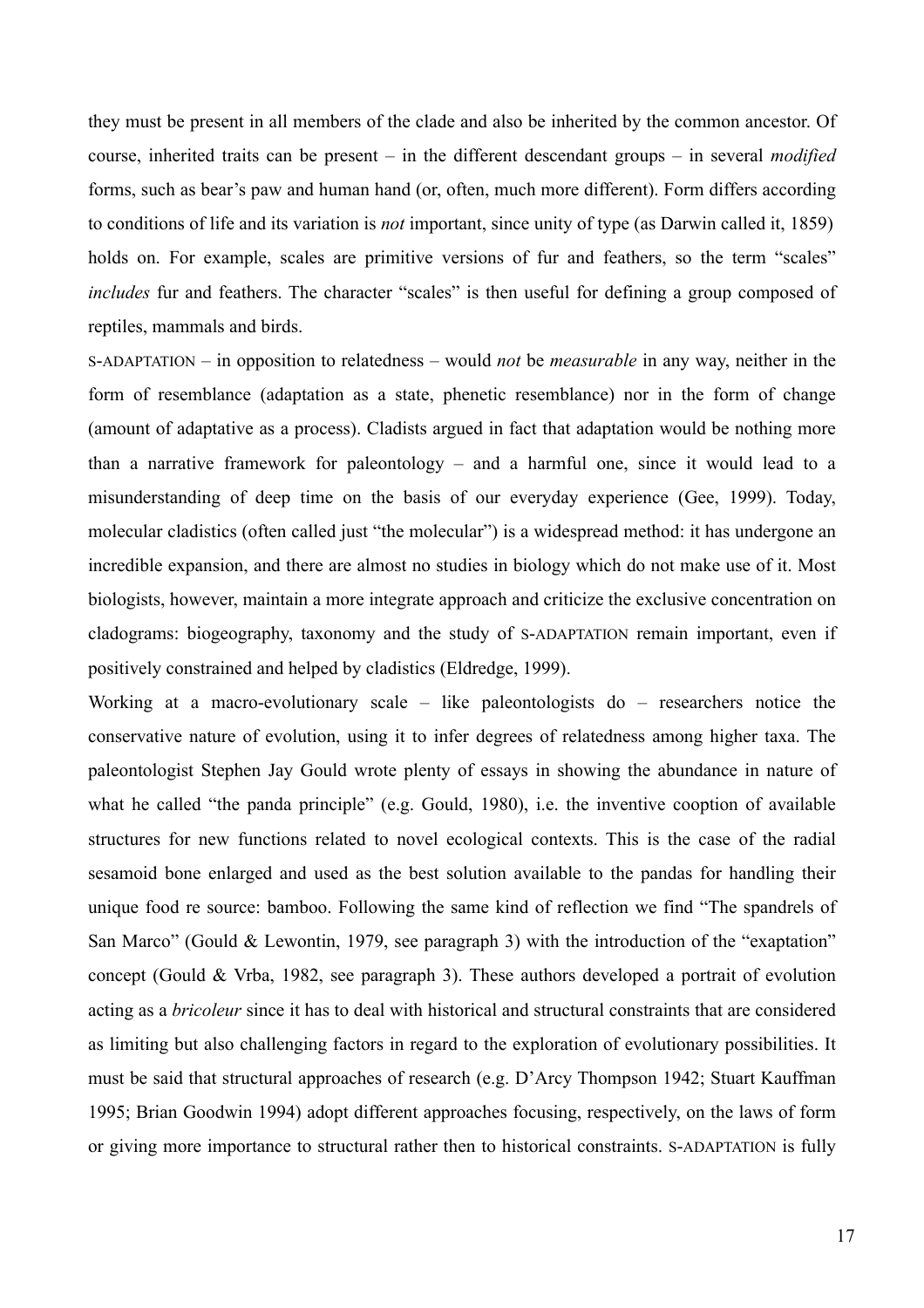consistent with Darwinian evolution and selection, although some authors have developed it in antidawrinian positions.

In recent years, a new field of research has emerged in order to give more scientific corroboration to the structural approach integrating evolutionary biology and development (Carroll, 2005): Evodevo,. Stephen Jay Gould is recognized as an anticipator of this discipline, thanks in particular to his book *Ontogeny and Phylogeny* (1977). Studying the molecular mechanisms operating in development, Evo-devo has been able to show that evolutionary novelties and peculiarities result from the modulation of same developmental mechanisms. This modulation seems to be the reason for the huge sharing and high conservation of a "toolbox" of genes. S-ADAPTATION appears more and more as an always renewed reconversion of old structures and mechanims to new functions: although often more evident to our perception, adaptive traits appear to be like wavelets blurring the deep interrelatedness of the most diverse species.

#### **Plasticity: PL-ADAPTATION**

As last, adaptation is sometimes found in expressions of the kind "the organism adapts to" or "organisms adapt to", indicating processes by which the individual, thanks to phenotypic modifications, accommodates to novel circumstances in the course of its life.[14](#page-17-0) Darwin did not use the term with this meaning, perhaps to avoid confusion with Lamarckian theories of evolution by use and disuse. In evolutionary biology it has been long recognized (e.g. Wright 1930, p. 146) that using adaptation to address individual, ontogenetic processes of change is misleading: other terms have been coined, among which the more representative is plasticity (Pigliucci 2001). Accordingly, the acronym we propose here is PL-ADAPTATION. In early times there was no specific term to address processes of non-genetic phenotypic variation. In 1949 I. Schmalhausen wrote «The individual adaptability of the organism creates for it a condition of what may be called flexible stability or liability. This condition enables the organism to survive sudden and considerable variations of the external environment to another and even reorganize its structure. Hence, knowledge of the development of the organism's system of adaptive reactions is very important in

<span id="page-17-0"></span><sup>14</sup> Examples from recent papers: "'Early Birds' Adapt To Climate Change" (*ScienceDaily* May 12, 2008). Makes reference to Charmantier A., McCleery R.H., Cole L.R., Perrins C., Kruuk L.E.B., Sheldon B.C. (2008), "Adaptive Phenotypic Plasticity in Response to Climate Change in a Wild Bird Population", *Science* 320 (5877), pp. 800 - 803. ― Branicky R.S., Schafer W.R. (2008), "Oxygen Homeostasis: How the Worm Adapts to Variable Oxygen Levels", *Current Biology* 18 (13), R559-R560. ― Mokady O, Loya Y, Achituv Y, Geffen E, Graur D, Rozenblatt S, Brickner I (1999), "Speciation versus phenotypic plasticity in coral inhabiting barnacles: Darwin's observations in an ecological context", *J Mol Evol.*49(3):367-75. It is a plasticity redeclination in organisms studied by Darwin: Darwin C. (1854), "A monograph on the sub-class Cirripedia, with figures of all the species. The Balanidae (or sessile cirripeds); the Verrucidae, etc., etc., etc.", London Ray Society, London.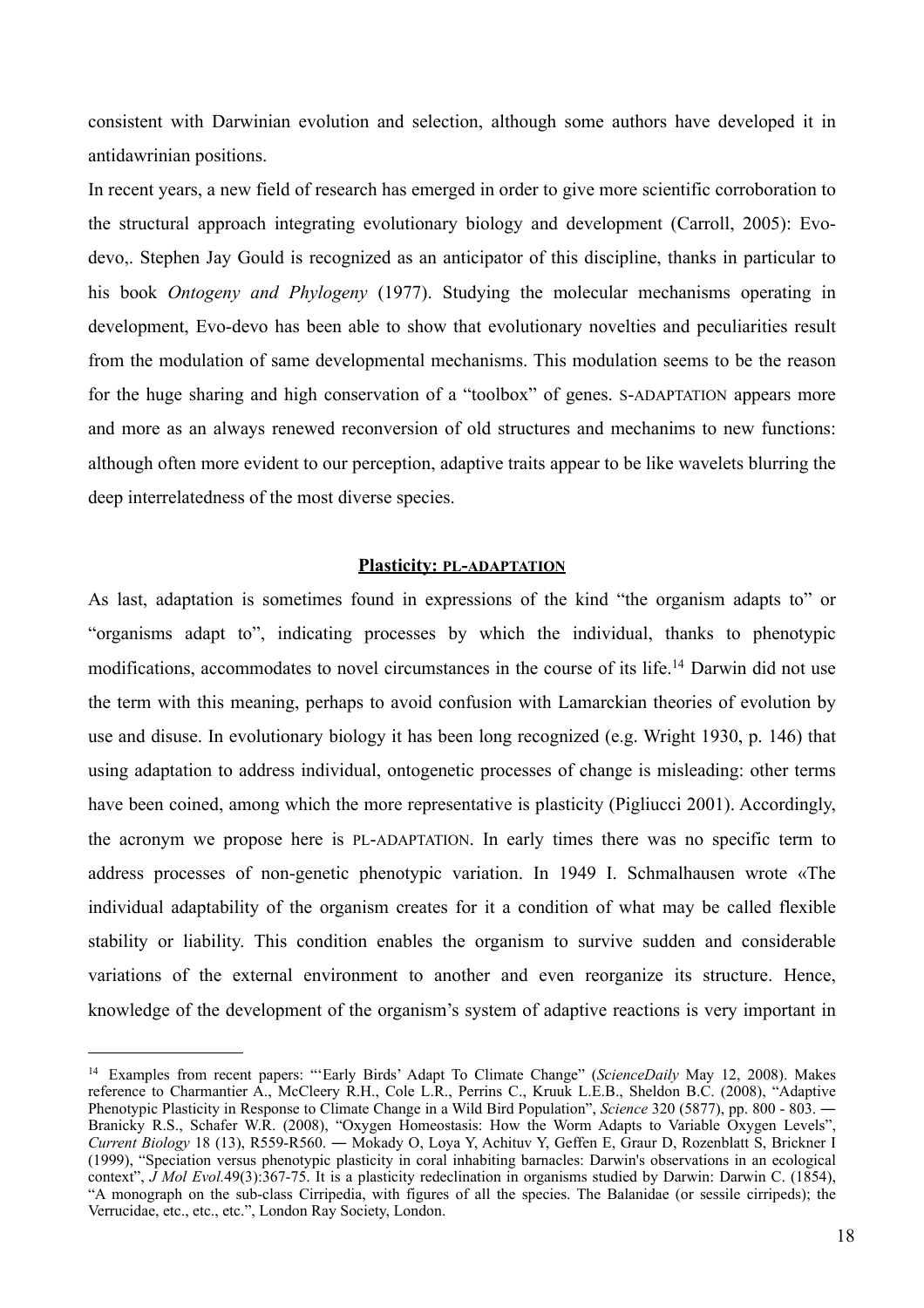understanding the laws of evolution. Finally, the origin of adaptability is an insufficiently studied aspect of evolutionary theory. The Lamarckians based their theory upon the premise of an already existing individual adaptability and did not examine its origin while the neo-Darwinians regarded it as unimportant since they assumed that the results of individual adaptability, being non-heritable, have no evolutionary value» (Schmalhausen 1949, p. 175, cit. in Gottlieb 2001 pp. 126-127). In the following years some processes have been studied and named. Laid in the individual, they are quite distinct and separate from NS-ADAPTATION, even if – as we are going to argue – they have the potential to offer a more complex view of natural selection.

The first and simpler way by which an organism can become acquainted with novel conditions is learning: involving physiological regulation and association of stimuli and behaviours, such form of PL-ADAPTATION is present in the simplest organism.<sup>[15](#page-18-0)</sup>

In studies on phenotypic plasticity, phenotype is seen as a genotypic *response* to environmental conditions. *Reaction norms* are functions describing the variation of such a response in relation to external changes. Many phenotypic traits can have a fixed reaction norm, i.e. tend to be stable irrespective of the environment. Moreover, reaction norms can be selectively sensitive to changes in some variables while not to others. The plant *Arabidopsis thaliana* is a particularly studied model system for plasticity (e.g. Pigliucci 1998; Piglucci et al. 2002): changes in environmental conditions (light, nutrients, water etc.) induce dramatic restructuring of characters of this plant.

At the molecular level, plasticity can be studied in the *epigenetic* modulation in gene expression, where the genetic sequence remains fixed, while biochemical, physiological and behavioural alterations – occurring in response to changes in the environment – modify the expression of a great number of genes during the organism's life. This process is called *acclimation or acclimatization response* (Schulte, 2001).

Learning, plasticity, and acclimation are individual processes, often referred to as adaptive, or PL-ADAPTATION, clearly distinct from population NS-ADAPTATION. Yet, many studies have pointed out that the two kinds of adaptation are related in complex ways.

<span id="page-18-0"></span><sup>15</sup> Law E., Nuttley W.M., van der Kooy D. (2004), "Contextual Taste Cues Modulate Olfactory Learning in *C. elegans* by an Occasion-Setting Mechanism", *Current Biology* 14 (14): 1303-1308. ― Liu L., Wolf R., Ernst R., Heisenberg M., "Context generalization in *Drosophila* visual learning requires the mushroom bodies", *Nature* 400: 753–756. ― Colbert H.A., Bargmann C.I. (1995), "Odorant-specific adaptation pathways generate olfactory plasticity in *C. elegans*", *Neuron* 14: 803–812. ― Jansen G., Weinkove D., Plasterk R.H. (2002), "The G-protein gamma subunit gpc-1 of the nematode *C. elegans* is involved in taste adaptation", *EMBO J.* 21: 986–994. ― Jansen G., Rademakers S., Hukema R. (2003), "Genetic analysis of adaptation to salts in the nematode *C. elegans*". *Society for Neuroscience Abstract Program* No. 595.1. ― L'Etoile N.D., Coburn C.M., Eastham J., Kistler A., Gallegos G., Bargmann C.I., (2002), "The cyclic GMP-dependent protein kinase EGL-4 regulates olfactory adaptation in *C. elegans*", *Neuron* 36: 1079–1089.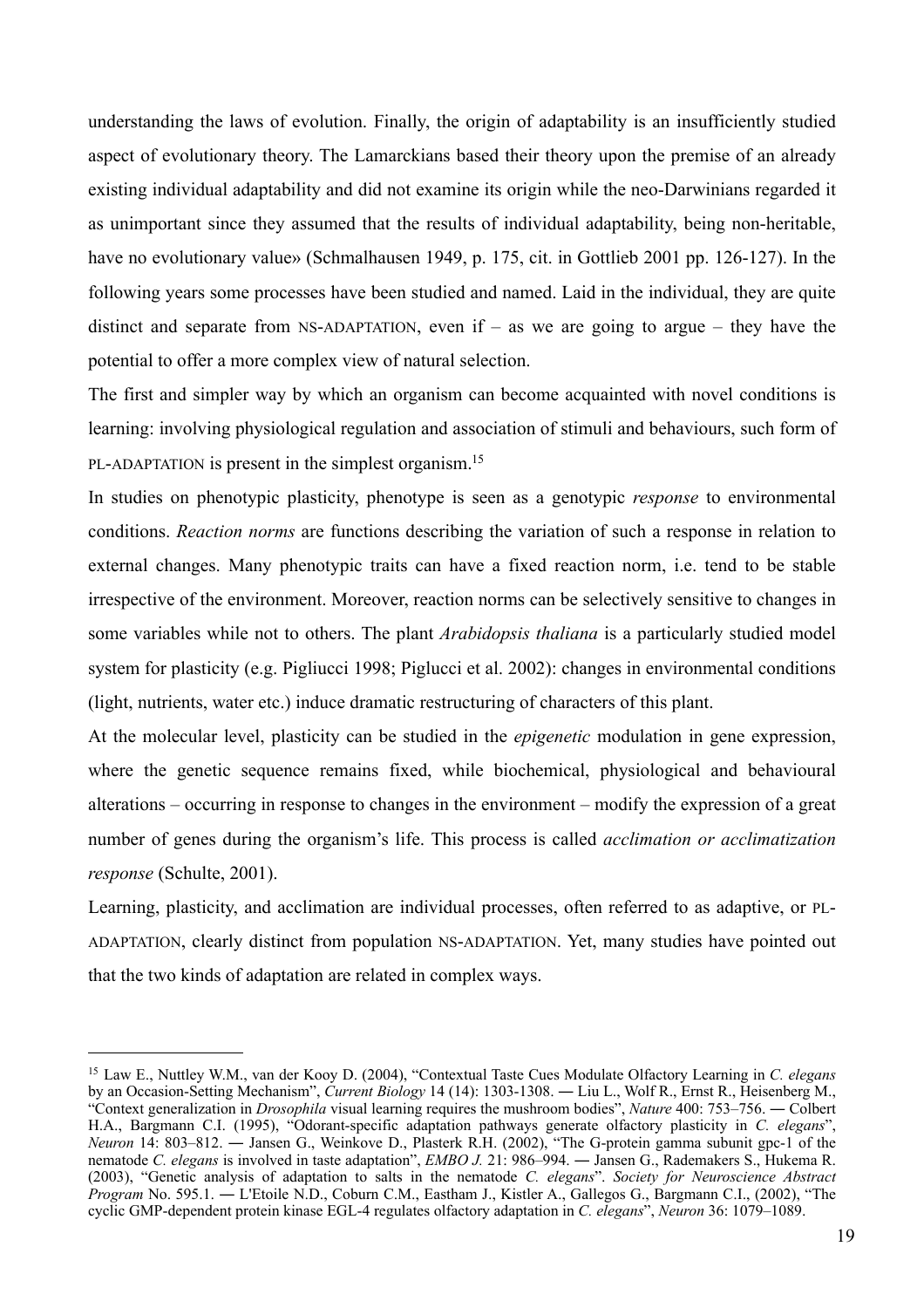For a movement of authors, sometimes defined neo-Lamarckists, PL-ADAPTATION becomes at least in part inheritable by multiple ways of inheritance including epigenetic, behavioral and (in humans) symbolic (Jablonka & Lamb 1995, 2005; Avital & Jablonka, 2000). For example, organisms can directly influence the external determinants of their offspring here and now by choosing or changing the environment in which the offspring will develop. Such an influence can be seen as a further, indirect kind of inheritance. Further, epigenetic factors such as DNA methylation and chromatin remodelling, or even host organisms such as symbiotic bacteria – with dramatic effects on phenotype – can become transmitted to the offspring through reproduction and parental care. So, while nuclear DNA sequence remains fixed in the chromosomes throughout the life of an organism (the "central dogma" of molecular biology), acquired characters and PL-ADAPTATION can be inherited by offspring by other ways.

PL-ADAPTATION can also become fixed in the genome, by more indirect ways. The so called "Baldwin effect" is a mechanism, proposed in 1896 by James Mark Baldwin, in which epigenetic factors are to be considered as important as natural selection and concurrent in shaping genomes (e.g. Simpson 1953; Fuller et al., 2003; Shettleworth S.J., 2004). Behavioural changes, due for example to the movement of an organism into a new environment, can be followed by morphological and physiological changes and, accordingly, such ability to change can be considered as a driving force in the evolutionary process itself. Individuals showing a moderate level of phenotypic plasticity have higher fitness than those that do not; without a plastic response, in fact, the population considered as a whole runs the risk of extinction. Plasticity is to be considered the ability that makes possible the appearance of an environmentally induced phenotype, and so it enables organisms to better fit the environment *hic et nunc*, in the course of their life.

Some researchers interested in this aspect of evolution, such as Mary Jane West-Eberhard and Massimo Pigliucci, claim that, for plasticity to be considered a real driving force in evolution, phenotypic novelties have to become gradually assimilated in the genetic repertoire. This mechanism is called "genetic accommodation" and it is related to a process in which a plastic response begins to be expressed also in the absence of the original environmental input (the one that gave rise firstly to the specific phenotypic trait).

West-Eberhard (2003) affirms that all phenotypic novelties arising when a population enters in a new environment are reorganizations of past and ancestral developmental responses to different environmental inputs, instead of depending exclusively on novel inputs. In order to explain the evolutionary origin of all kind of adaptive traits, she proposes a unified model composed of four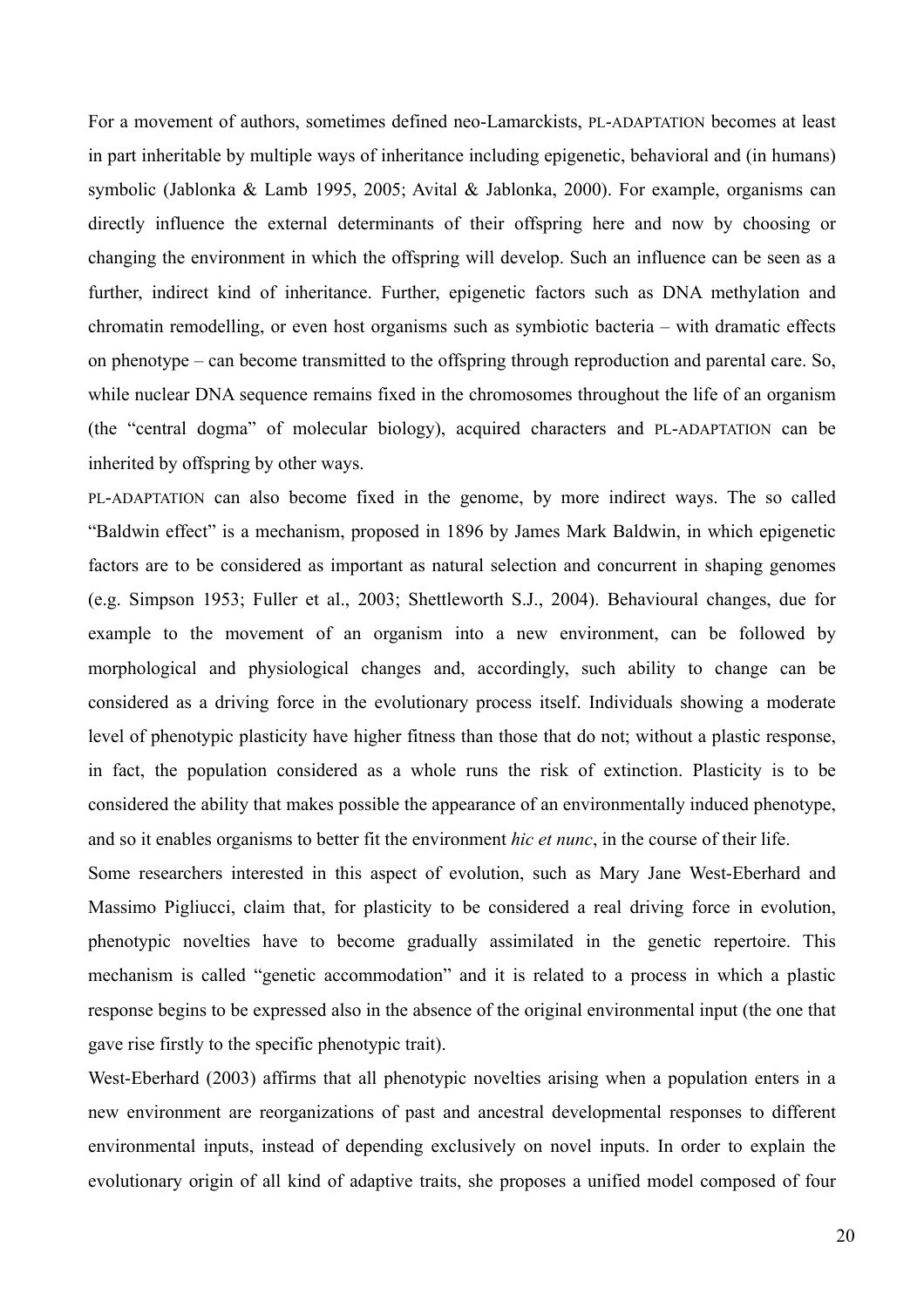steps. First, one or more organisms experience novel (mutational or environmental) inputs which give rise to novel traits and then we assist to a reorganization of different parts of the phenotype. Thus, There is a spread of the new variant in different individuals composing a population and, in case the new variant is associated with an increase of fitness, natural selection will favour that specific kind of phenotype. This is the process called "genetic accommodation" (Pigliucci et al. 2006). The process is not straightforward, since for example environment can change among generations and PL-ADAPTATIONS due to phenotypic plasticity may not become fixed at the genetic level. Clarifying criteria for case discrimination is complex.

In conclusion, a deep analysis of phenotypic plasticity and other ontogenetic processes can lead us to reconsider the complexity of NS-ADAPTATION and help to consider the role played by what happens here and now, at the ontogenetic level. Evolutionary biologists, in fact, are much more used to focus on the phylogenetic or populational level of analysis. According to recent studies, however, it seems important – in order to understand evolution – to consider the novelties coming from the interaction between organism and its environment. It seems, in fact, that adaptive evolution has to be considered a more general process than NS-ADAPTATION. In this framework of explanation, the role played by the interaction between organism and its environment is significant since it influences the evolutionary process itself.

#### **Discussion**

#### *1. Compatibilities and incompatibilities among the seven meanings*.

In evolutionary biology, as expected, there are at least seven different meanings of adaptation. Among these some incompatibilities as well as some complementarities can be detected.

PL-ADAPTATION, for example, describes the relationship between organism and environment as something flexible: individual genotype is seen as giving different phenotypic responses according to environmental inputs. On the other hand, population genetics describes P-ADAPTATION through a rigid hereditability of phenotypes determined by genotypes. The two descriptions of the relationship between the individual organism and its environment seem to be to an extent incompatible.

Another incompatibility can be pointed out in regard to traits such as altruism, that seem difficult to explain through W-ADAPTATION since they diminish individual fitness. Yet, they are better explained by combining T-ADAPTATION (fitness of the trait) in the context of a population (P-ADAPTATION).

*2. Historical origin of the seven meanings.*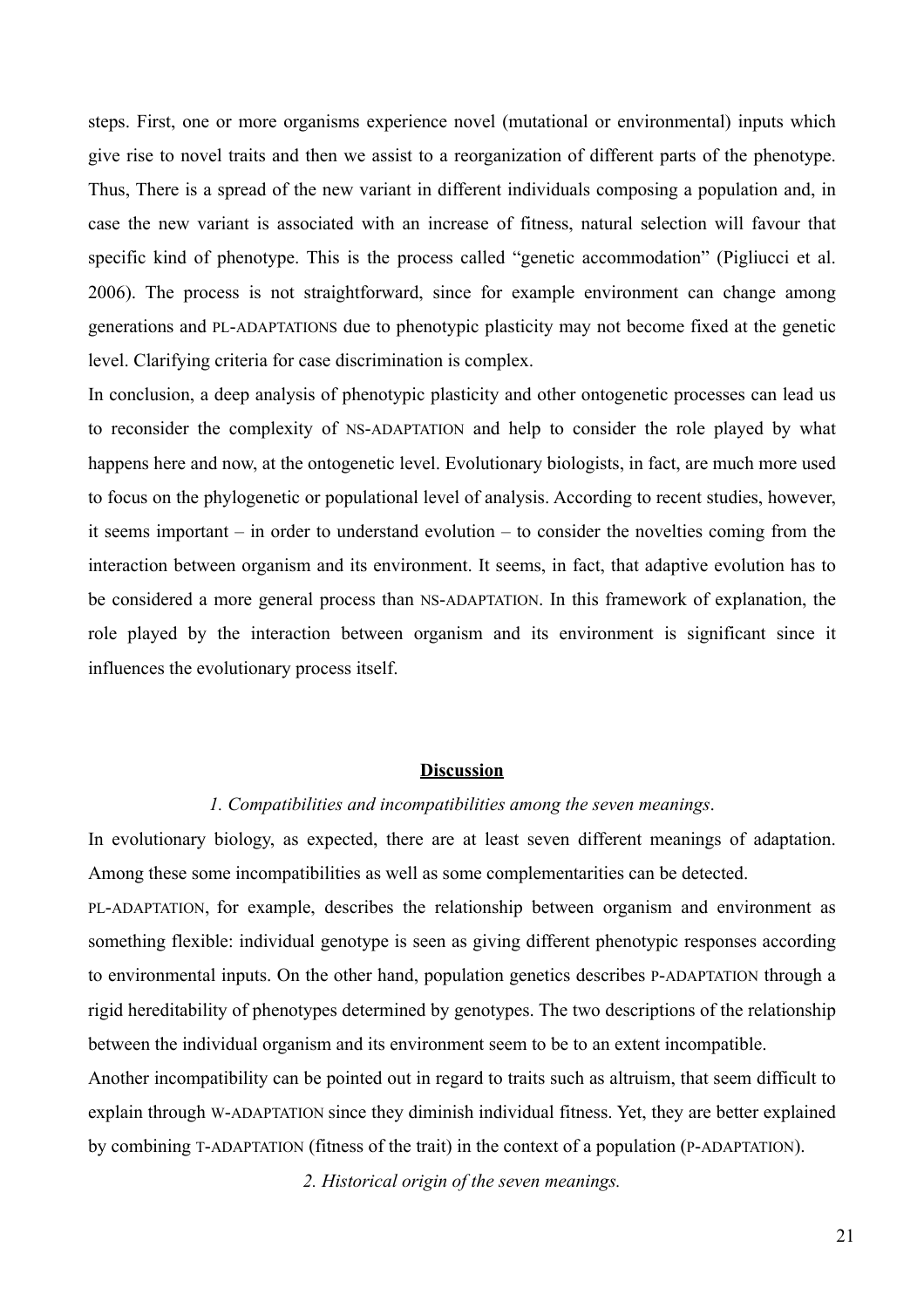The reason for diversification of the adaptation concept is clear if we take into consideration the history of biology, where novelties and new fields of research re-declined it without ruling out previous meanings.

Darwin took the traditional meaning of species adaptation as a generalized and perfect state observed in the natural world, and transformed P-ADAPTATION in a suboptimal and relative state while adding the new meaning of individual "degree" of adaptation (later named "fitness", w-ADAPTATION).

By defining the mechanism of natural selection, Darwin paved the way for a conception in which species are seen as involved in an evolutionary process of adaptation to changing environments (NS-ADAPTATION).

The splitting between the PL-ADAPTATION and P-ADAPTATION was possible thanks to the idea of hard inheritance (Weissmann, 1893): population geneticists had already detected the terminological ambiguity (both processes were named adaptation) and begun to use the concept of adaptation only referring to genetically determined traits.

Another achievement of population genetics was the definition and isolation of particular adaptive traits (T-ADAPTATIONS) and their trends through generations in a given population.

S-ADAPTATION has long standing roots but became evident and legitimate in evolutionary biology thanks to the elaboration of cladistic methods, to a higher consideration of the paleontological patterns and to recent discoveries of evo-devo.

As a final example, of course no M-ADAPTATION concept was possible until suitable molecular technologies had been available.

#### *3. Structure/function relationship in the seven meanings.*

We recognize a common issue running across all the seven meanings of adaptation: the relationship between structure and function. The relative importance of the two terms can be balanced in very different ways.

S-ADAPTATION constitutes the most extreme position in favour of the importance of structures in evolution: adaptation is seen as the acquisition of new functions in changing contexts.

Other meanings of adaptation have traditionally attributed more importance to function. T-ADAPTATION, for example, tends to recognize and classify traits on the basis of their functions. Correspondingly, in NS-ADATATION natural selection has often been considered as a force able to shape and optimize organisms in a functional way according to the environment they live in.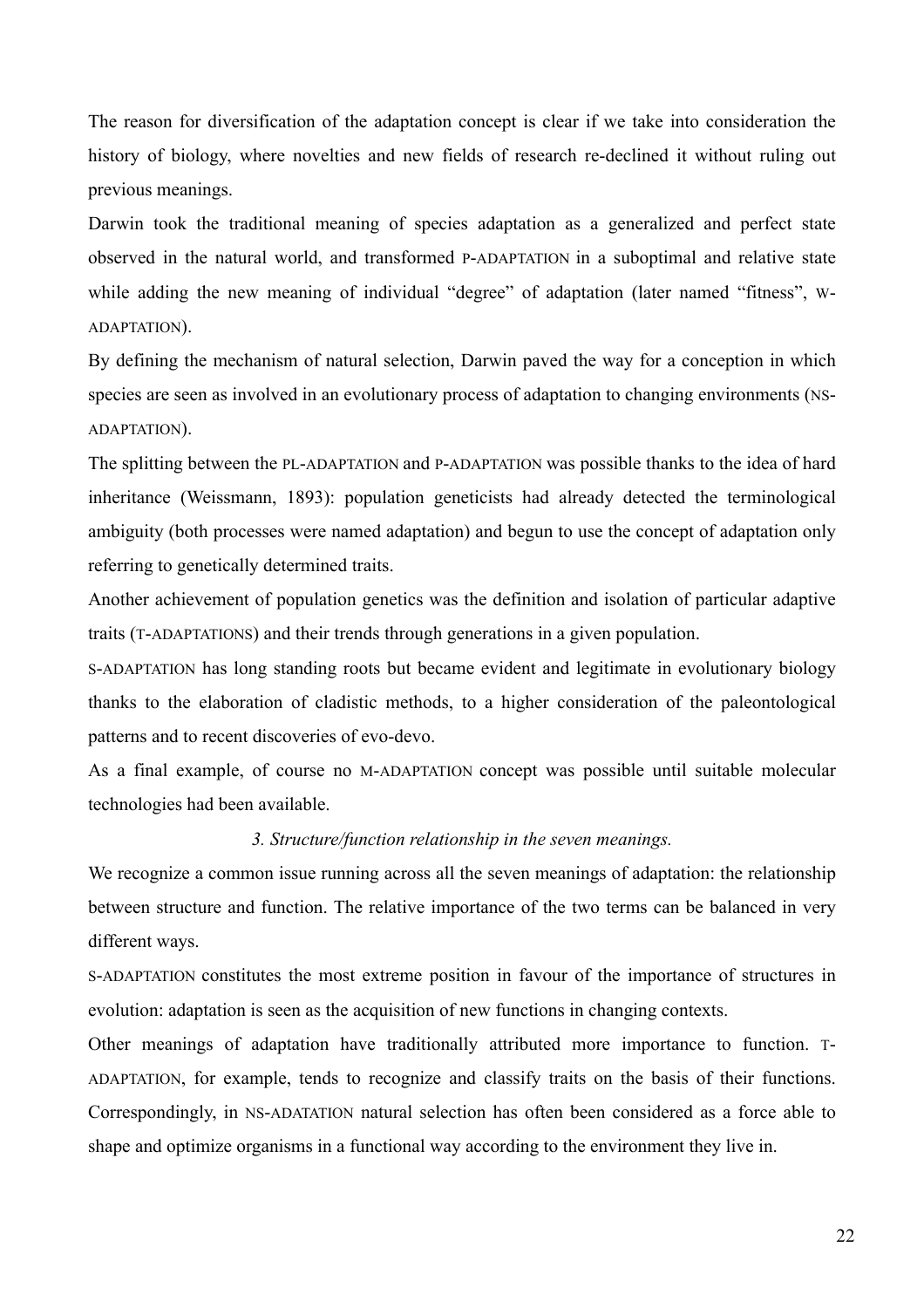It seems to us that privileging too much either function or structure in the definition of adaptation leaves the concept incomplete. The most advanced researches, particularly in molecular biology, have been trying to equilibrate the importance attributed to these two elements. Darwin was definitely aware of it  $(1859, pp. 206-207)$ <sup>[16](#page-22-0)</sup> adaptive explanations have to be of a structuralfunctional kind, where structure is related to both phylogeny (historical constraints) and to the morphospace of all the physically possible forms.

### *4. Levels of descriptions and meanings of adaptation.*

Although the concept has been used since Darwin, our analysis shows that several meanings of adaptation exist, and that each of them is preferably used in one of the different fields of biological research. We believe that the roots of such a multiplicity do not reside in scientists' inability or negligence to find a common definition. Instead we note that each concept relates to one of a series of levels of description: molecular level, trait, individual, population and macro (species and higher taxa). We think that this hierarchical arrangement is particularly important in order to reconsider adaptation in evolution, and we will turn back on this topic in the Conclusion. We just recall here the above-mentioned Multi-Level Selection debate as an example of insightful approach integrating entities and processes at different levels of description.

### *5. State/process dichotomy.*

We can outline another dimension by which the concept differentiates: the long-standing state/ process dichotomy. Many authors (e.g. Mayr 2004, p. 85; Gould & Vrba 1982) have pointed out that adaptation can mean both a process and its product and that this ambiguity can lead to some theoretical problems. We simply note that two of the seven meanings we listed, i.e. PL-ADAPTATION and NS-ADAPTATION, indicate processes. We can also note that such processes correspond to the same levels of description of W-ADAPTATION and P-ADAPTATION, but the latter two describe the *state* of adaptation in, respectively, an individual and a population. Again, different meanings are not necessarily incompatible but rather they appear to be related to particular research strategies.

*6. The importance of boundaries in adaptation.* The concept of adaptation becomes more and more difficult to define in recent theories such as Niche Construction theory (Odling-Smee et al. 2003) and Developmental System theory (Oyama 1985, 2000; Oyama et al. 2001). The main reason is that the boundaries typically identified between "adapting" entities and their environments seem to fade

<span id="page-22-0"></span><sup>&</sup>lt;sup>16</sup> "For natural selection acts by either now adapting the varying parts of each being to its organic and inorganic conditions of life; or by having adapted them during long-past periods of time: the adaptations being aided in some cases by use and disuse, being slightly affected by the direct action of the external conditions of life, and being in all cases subjected to the several laws of growth. Hence, in fact, the law of the Conditions of Existence is the higher law; as it includes, through the inheritance of former adaptations, that of Unity of Type."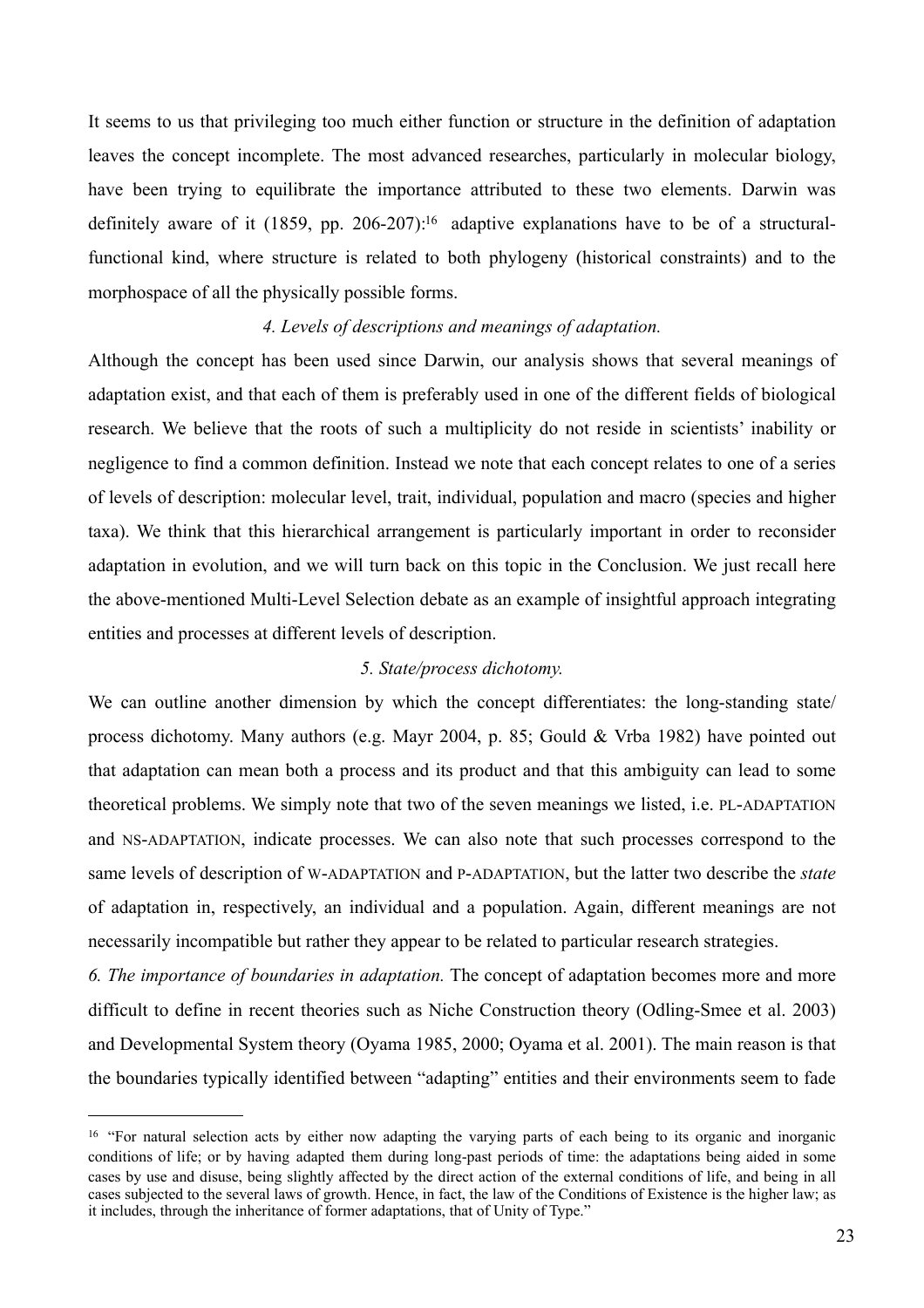away. Advocates of Niche construction point out that population modifies its environment and, consequently, natural selection pressures. This is particularly evident in traits called "niche construction traits" such as in the beavers' ability of constructing dams. Generalizing this hypothesis, these authors claim that adaptation is a *constructing process* between environment and population. NS-ADAPTATION that indicates natural selection as operating on populational variations seems to be scarcely applicable if population itself contributes in determining selective pressures. On the other hand, the vision of adaptation as a state of equilibrium (present or to be reached) between population and its environment seems to be compromised if we assume that organisms are not passive actors but rather they modify in a significant way selective pressures acting upon them. A similar dissolution of the boundaries between environment and "adapting" entity is evident at the level of description of the organism. DST focuses on different "sources" that, from different levels, influence the development of an organism. Every trait is produced by the interaction of many developmental resources (genetic, environmental, social, cultural and others) and DST does not distinguish between genetic and environmental. The influence of each source is contingent because of the constant feedbacks that construct the characteristics of the organism-environment system. So, genetic information is not the only information transmitted: external environment, cultural and familiar behaviour, for example, contribute to the development of an individual, of its traits and abilities. Several meanings of adaptation are brought into question by DST. For example, W-ADAPTATION becomes difficult to determine, even more if we try to relate it to a genetic basis or genotype. A single trait cannot be considered adapted (T-ADAPTATION) for some function in a given environment, if such environment is co-responsible for the shape of the trait itself. As we have already pointed out analyzing other approaches, the idea of the organism as a collection of traits becomes problematic. In general, it seems to us that the meaning of adaptation resulting from these approaches does not belong to any of the seven meanings we identify nor can it be considered as a new and autonomous one.

#### **Conclusions**

Seven meanings of adaptation are present in evolutionary biology: individual fitness (W-ADAPTATION); adaptation of a population (P-ADAPTATION); adaptation as the process of natural selection (NS-ADAPTATION); adaptive traits (T-ADAPTATION); molecular adaptation (M-ADAPTATION); adaptation as structural tinkering (S-ADAPTATION); and plasticity (PL-ADAPTATION). We believe that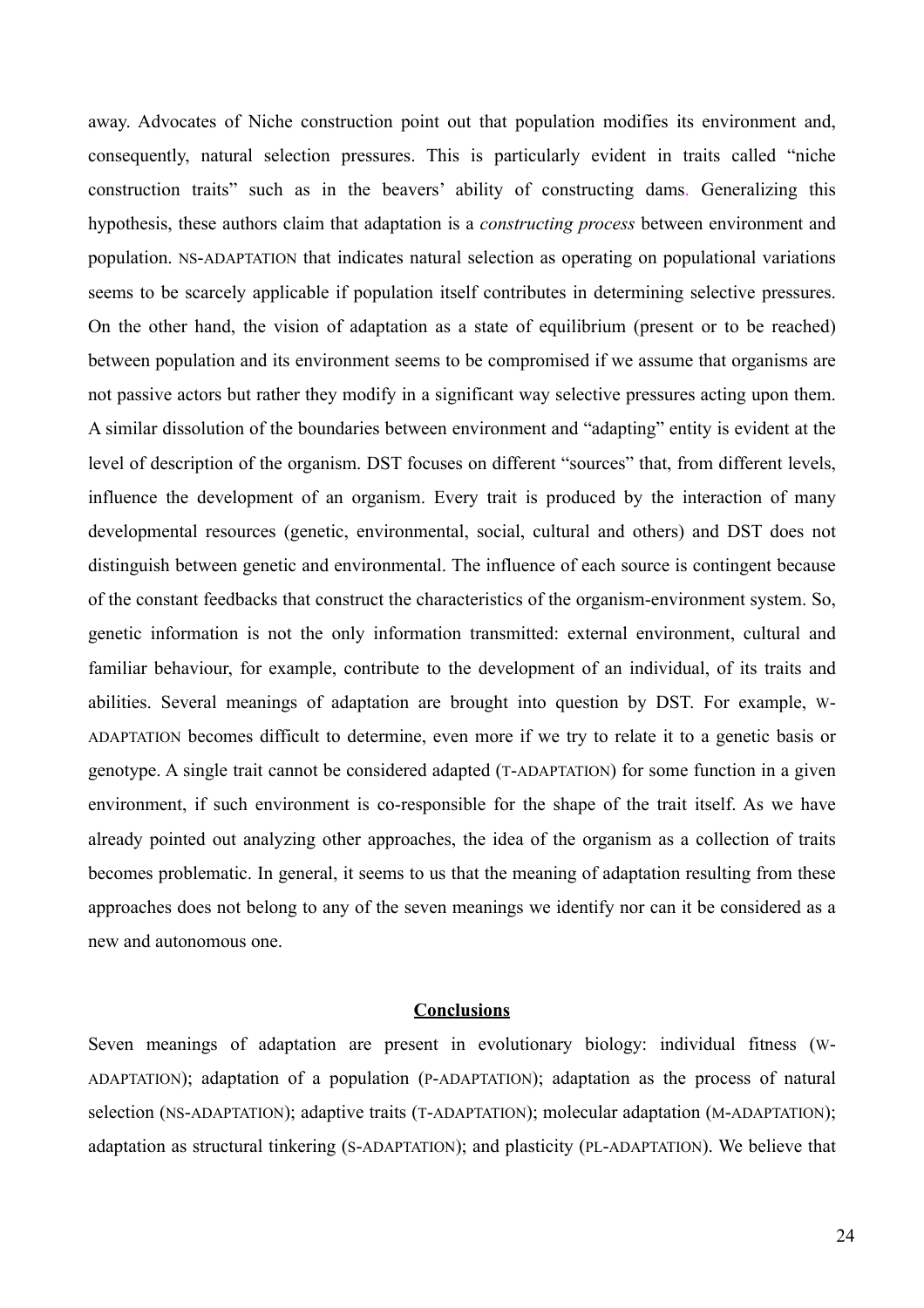the catalogue of meanings can be of some use to scholars and scientists employing the concept in other fields of research, especially in cases of interdisciplinary work.

In evolutionary biology we noted that each of the seven meanings is related to a specific level of description and emphasizes adaptation as either a state or a process. None of these meanings appears to be reducible to any other and the interaction among the levels of description seems to be necessary for evolutionary explanation.

Accordingly, we foster a reformulation of adaptation that is able to reflect a multilevel arrangement and state/process duplicity as well as the interplay between structures and functions. Such a concept would hopefully better account for current works integrating different meanings of the term and even ease the contact between meanings showing more incompatibilities.

The criticisms brought forth by theories such as Developmental Systems and Niche Construction do not propose, according to our analysis, a further concept of adaptation. Their merit is to show the importance, in the study of adaptation, of the boundaries existing between the environment and the adapting entities at the various levels. By considering the constructive and movable nature of these boundaries, they suggest studies susceptible to enrich the comprehension of the evolutionary process and to complement the understanding of adaptation.

**Acknowledgements:** PRIN national research project *The Adaptive Behaviour of Biological Systems* (<http://www.adaptation.unimib.it>), co-funded by Italian Ministero dell'Università e della Ricerca. Prof. Telmo Pievani, national coordinator and Unit supervisor. Prof. Mauro Mandrioli for advices on molecular adaptation.

#### **References**

- Amiconi G., Ascoli F., Barra D., Bertollini A., Matarese M., Verzili D., Brunori M., (1989), "Selective oxidation of methionine  $\beta$ 55D6 at the  $\alpha$ 1 $\beta$ 1 interface in hemoglobin completely destabilizes the T state", *J. Mol. Biol.*, 264:17745–17749.
- Asakura T., Adachi K., Wiley J.S., Fung L., Ho C., Kilmartin J.V., Perutz M.F. (1976), "Structure and function of haemoglobin Philly (Tyr C1 (35)β→Phe)", *J. Mol. Biol.*, 104:185–195.
- Avital E, Jablonka E. (2000), *Animal Traditions: Behavioural Inheritance in Evolution*, Cambridge University Press.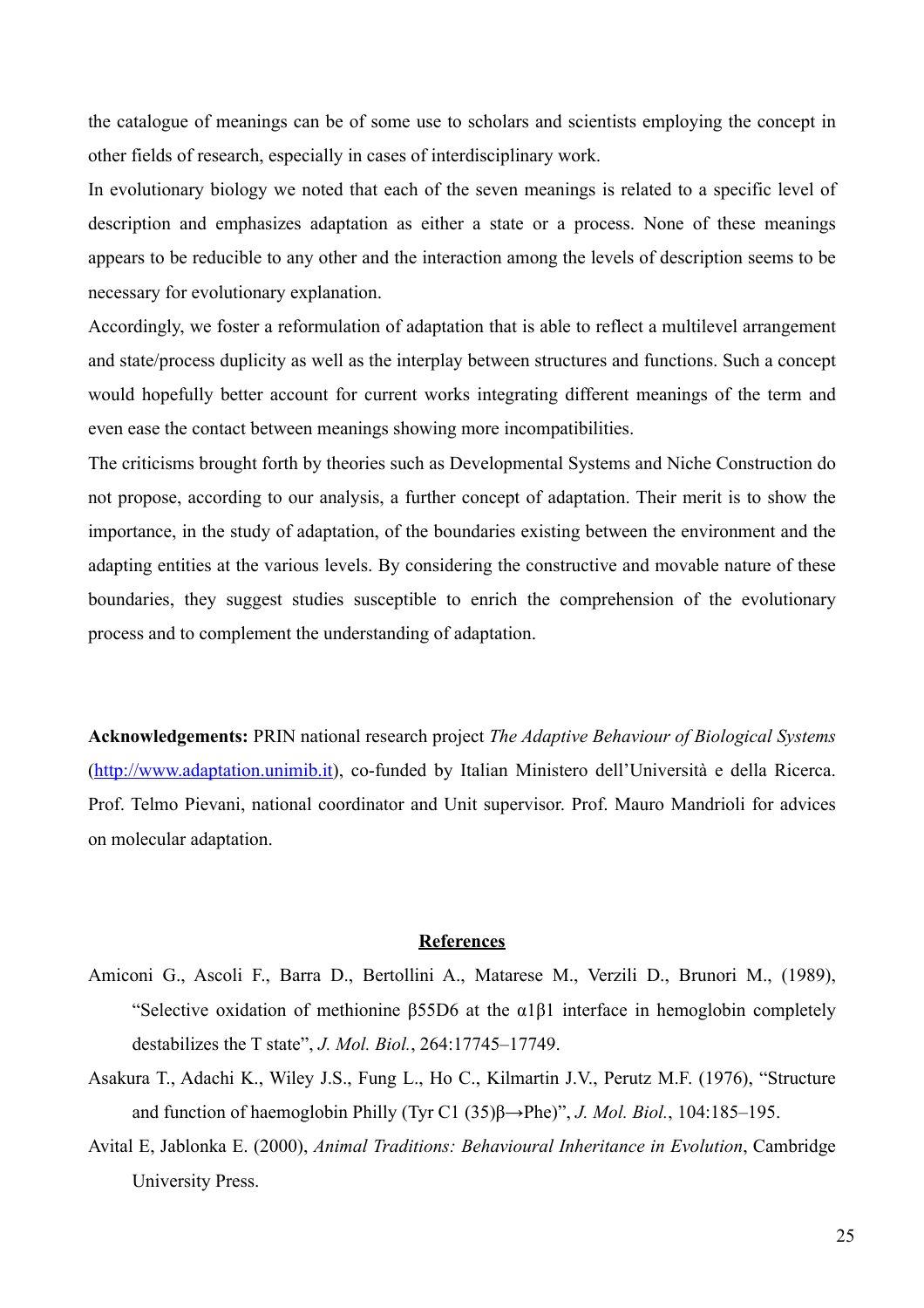- Beltmanab J.B., Haccoua P., ten Catea C. (2004), "Learning and colonization of new niches: a first step towards speciation", *Evolution*, 58(1):35-46.
- Bowler P.J. (1973), "Bonnet and Buffon: Theories of Generation and the Problem of Species", *Journal of the History of Biology*, vol. 6, no. 2, pp. 259-281.
- Burt A., Trivers R.L. (2006), *Genes in Conflict : The Biology of Selfish Genetic Elements*, Belknap Press, Harvard.
- Carroll S.B. (2005), *Endless Forms Most Beautiful: The New Science of Evo-Devo and the Making of the Animal Kingdom*, W. W. Norton & Company, New York.
- Chandrasekharan U.M., Sanker S., Glynias M.J., Karkik S.S., Husain A. (1996), "Angiotensin IIforming activity in a reconstructed ancestral chymase", *Science* 271:502–505.
- Coco E. (2008), *Egoisti, malvagi e generosi. Storia naturale dell'altruismo*, Bruno Mondadori, Milano.
- Darwin C. (1859), *On The Origin of Species*, 1st ed, John Murray, London.
- Darwin C. (1872), *On The Origin of Species*, 6th ed, John Murray, London.

Dawkins R. (1976), *The self gene*, [Oxford University Press](http://en.wikipedia.org/wiki/Oxford_University_Press).

- Dawkins R. (1989), "Battle of the Sexes", pp. 140–165 in *The Selfish Gene*. Oxford: Oxford University Press.
- Eldredge N., Gould S. J. (1972), "Punctuated equilibria: an alternative to phyletic gradualism", in Schopf T. J. M. (ed.), *Models in Paleobiology*, Freeman, Cooper & Co., San Francisco.
- Eldredge N. (1985), *Unfinished Synthesis*, Oxford University Press, New York.
- Eldredge N. (1995), *Reinventing Darwin. The Great Debate at the High Table of Evolutionary Theory*, Wiley & Sons, New York; trad. it. *Ripensare Darwin*, Einaudi, Torino, 1999.
- Eldredge N. (1999), *Pattern of Evolution*, W.H. Freeman & Company, New York.

Fisher R.A. (1930), *The genetical theory of natural selection*, Clarendon Press, Oxford.

- Fuller T. (2003), "The Integrative Biology of Phenotypic Plasticity", *Biology and Philosophy*, 18:381-389.
- Fuller T., Qvarnstrom A., Irwin D.E. (2003), "The role of phenotypic plasticity in driving genetic evolution", The Royal Society, 270:1433-1440.
- Futuyma D.J. (2005), *Evolution,* Sinauer Associates, Sunderland, Massachusetts.
- Gavrilets S. (2004), *Fitness Landscapes and the Origin of Species*, Princeton University Press.
- Gee H. (1999), *Deep Time. Cladistics, the Revolution in Evolution*, Fourth Estate Ltd edition, London.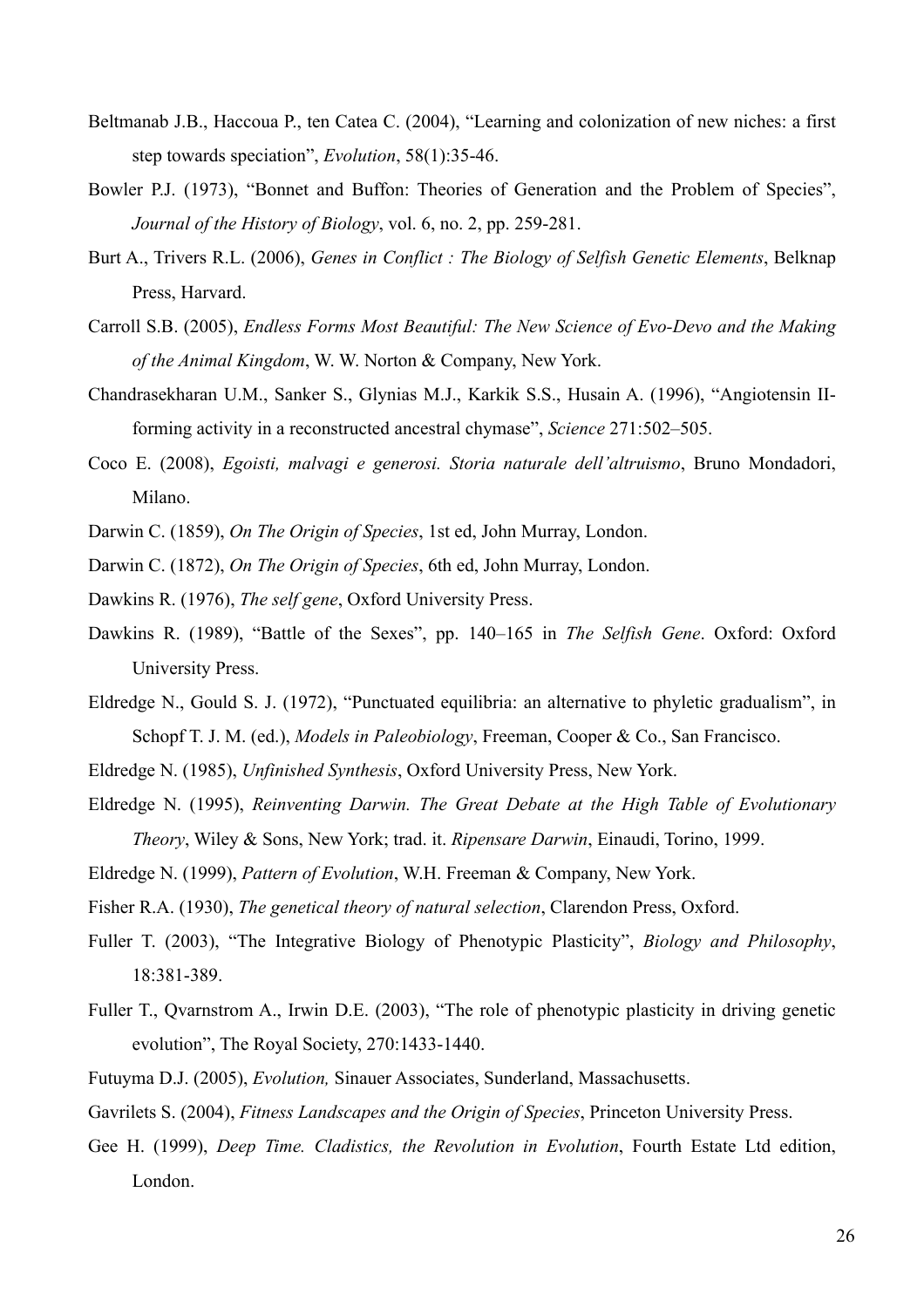- Ghiselin M.T. (1969), *The Triumph of the Darwinian Method*, Berkeley/Los Angeles: University of California Press.
- Ghiselin M.T. (1997), *Metaphysics and the Origin of Species*, Albany, NY: State University of New York Press.
- Golding G.B. (1994), *Non-neutral evolution: theories and molecular data*, Chapman & Hall, New York.
- Golding G.B., Dean A.M. (1998), "The structural basis of molecular adaptation", *Mol. Biol. Evol.* 15(4):355-369.
- Gottlieb G. (2001), *Individual Development and Evolution*, Lawrence Erlbaum Associates.
- Goodwin B.C. (1994), *How the Leopard Changed Its Spots: the evolution of complexity*, Charles Scribner's Sons, New York.
- Gould S.J. (1977), *Ontogeny and Phylogeny*, Belknap, Harvard University Press.
- Gould S.J. (1980), *The Panda's Thumb: More Reflections in Natural History*, W. W. Norton & Company, New York.
- Gould S.J., Eldredge N. (1988), "Species selection: its range and power", Nature 334.
- Gould S.J. (1989), *Wonderful Life: The Burgess Shale and the Nature of History*, W. W. Norton & Co., New York.
- Gould S.J. (2002), *The Structure of Evolutionary Theory*, Belknap Harvard, New York.
- Gould, S.J. & Lewontin, R.C. (1979), "The spandrels of San Marco and the Panglossian paradigm: A critique of the Adaptationist Programme", *Proceedings of the Royal Society of London*, B205 : 581-598.
- Gould, S.J. and Lloyd, E.A. (1999), "Individuality and adaptation across levels of selection: How shall we name and generalize the unit of Darwinism?", *Proceedings in the National Academy of Science*, 96, pp. 11904–11909.
- Gould S.J. & Vrba E.S. (1982), "Exaptation--A missing term in the science of form", *Paleobiology,* 8: 4-15.
- Hamilton W.D. (1964), "The genetical evolution of social behaviour. 2", *J. Theor. Biol.* 7:17-52.
- Heibl I., Braunizer G., Schneeganss D. (1987), "The primary structures of the major and minor hemoglobincomponents of adult Andean goose (*Cloephaga melanoptera*, Anatidae): the mutation Leu→Ser in position 55 of the beta-chains. Biol. Chem. Hoppe Seyler 368:1559– 1569.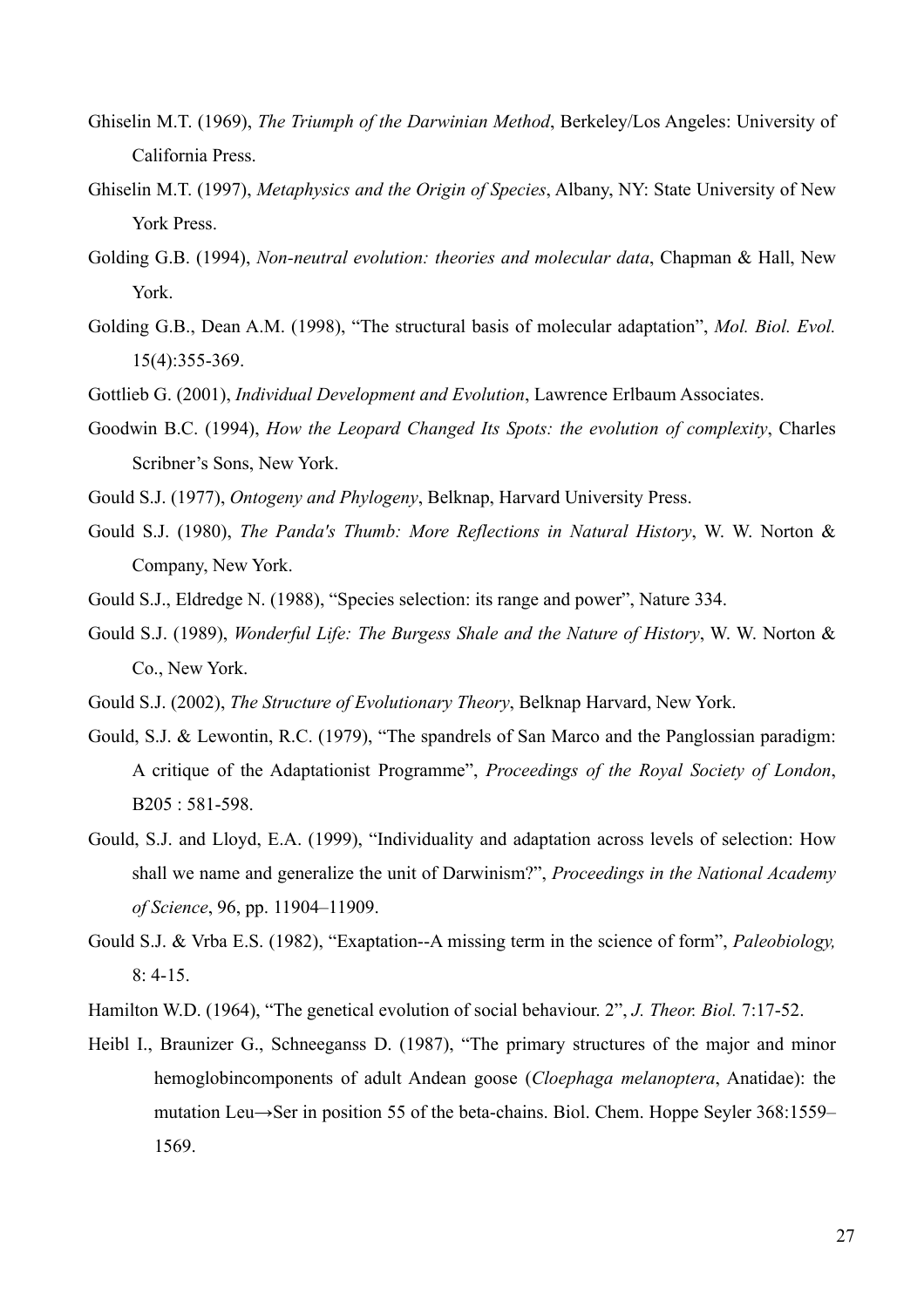- Hartl D.L., Clark A.G. (2007), *Principles of Population Genetics*, Fourth Edition, Sinauer, Sunderland, Mass.
- Huxley J. (1942), *Evolution: The Modern Synthesis*, Allen and Unwin, London.
- Jablonka E., Lamb M.J. (1995), *Epigenetic Inheritance and Evolution: the Lamarckian Dimension*, Oxford University Press.
- Jablonka E., Lamb M.J. (2005), *Evolution in Four Dimensions: Genetic, Epigenetic, Behavioral, and Symbolic Variation in the History of Life*, MIT Press.
- Jacob F. (1977), "Evolution and Tinkering", *Science*, 196, 1163.
- Jonckers L.H.M. (1973), "The concept of population in biology", *Acta Biotheoretica*, 22 (2): 78-108.
- Kimura M. (1983), *The neutral theory of molecular evolution*, Cambridge.
- Kauffman S. (1995), *At Home in the Universe: The Search for Laws of Self-Organization and Complexity,* New York: Oxford University Press.
- Keller L, ed. (1999), *Levels of Selection in Evolution*, Princeton University Press.
- Ludwig W. (1950) *Zur Theorie der Konkurrenz. Die Annidation (Einnischung) als fünfter Evolutionsfaktor*. Pp. 516–537 in W. Herre, ed. *Neue Ergebnisse und Probleme der Zoologie*. Zool Anz. 145.
- Mayr E. (1963), *Animal Species and Evolution*, Belknap Press.
- Mayr E. (1982), *The growth of biological thought: diversity, evolution, and inheritance*, Belknap Press, Cambridge (MA).
- Mayr E. (1991), *One Long Argument. Charles Darwin and the Genesis of Modern Evolutionary Thought*, Harvard U.P, Cambridge (MA).
- Mayr E. (1997), *This is biology: the science of the living world*. Cambridge: Belknap Press of Harvard University Press.
- Mayr E. (2004). *What makes biology unique?: considerations on the autonomy of a scientific discipline*. Cambridge, UK: Cambridge University Press.
- Miller G. (2000), *The mating mind: how sexual choice shaped the evolution of human nature*, London, Heineman.
- Odling-Smee F.J., Laland K., Feldman M.W. (2003), *Niche construcion. The negleted process in evolution*, Princeton University Press, Princeton.
- Okasha S. (2006), *Evolution and Levels of Selection*, Oxford University Press .
- Orr A.H. (2007), "Absolute fitness, relative fitness, and utility", *Evolution* 61-12: 2997-3000.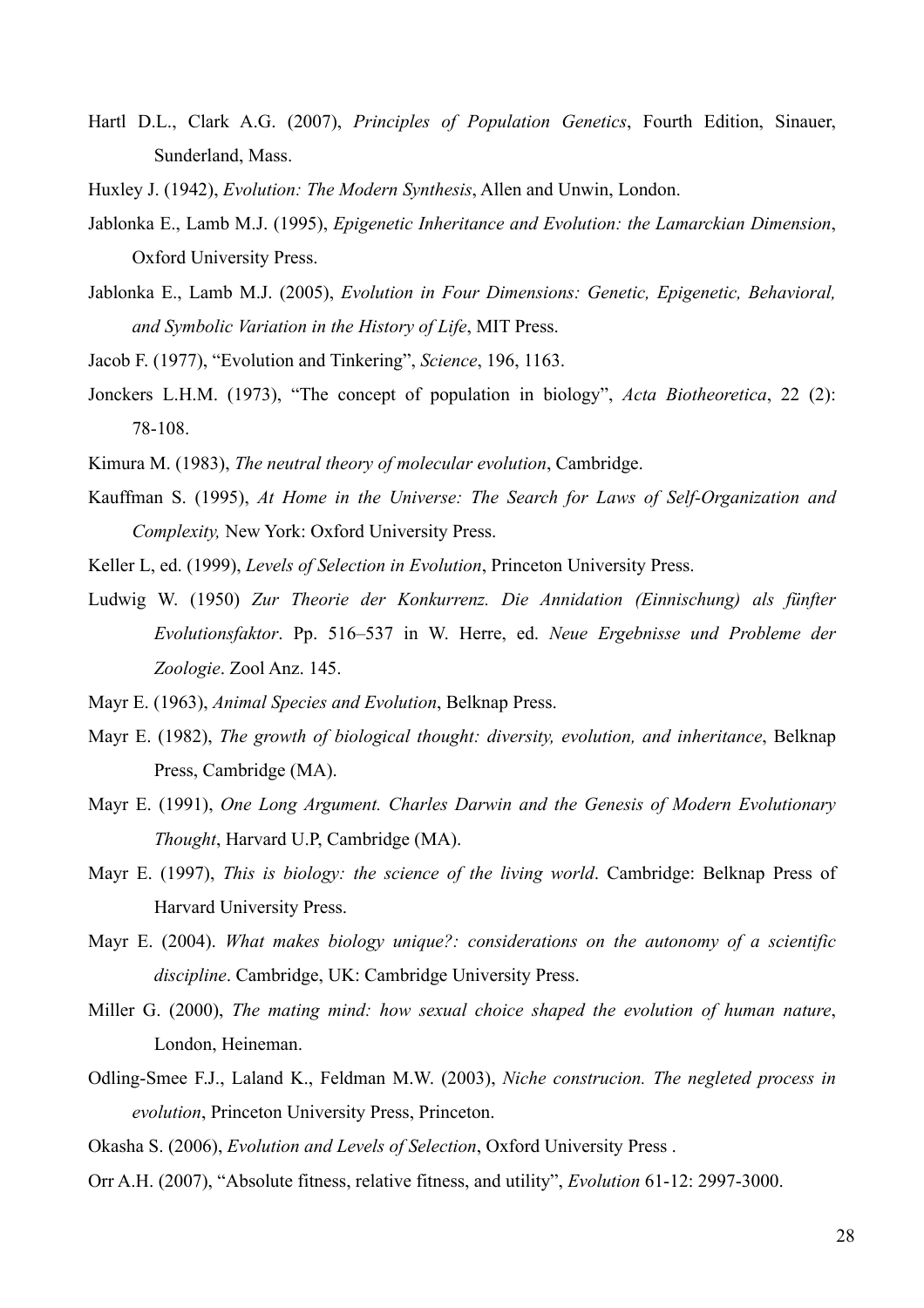Orr A.H. (2009), "Fitness and its role in evolutionary genetics", *Nat. Rev. Genet.* 10 (8): 531–9.

- Oyama S. (1985), *The Ontogeny of Information. Developmental Systems and Evolution*, Second edition. Durham, N.C.: Duke University Press.
- Oyama S. (2000), *Evolution's Eye: A Systems View of the Biology-Culture Divide*, Duke University Press.
- Oyama S., Griffiths P.E., Gray R. (2001), *Cycles of contingency: Developmental systems and evolution*, MIT Press, Cambridge, MA, USA.
- Paley W. (1808), *Natural Theology: or, Evidences of the Existence and Attributes of the Deity*, 12th edition London: Printed for J. Faulder.
- Perutz M.F. (1983), "Species adaptation in a protein molecule", *Mol. Biol. Evol.* 1:1-28.
- Peterson A. T., Soberón J., Sánchez-Cordero V. (1999), **"**Conservatism of Ecological Niches in Evolutionary Time", *Science*, Vol. 285. no. 5431, pp. 1265 – 1267.
- Pigliucci M. (1998), "Ecological and evolutionary genetics of *Arabidopsis*", *Trends in Plant Science*, 3 (12): 485-489.
- Pigliucci M. (2001), *Phenotipic Plasticity: Beyond Nature and Nurture*, John Hopkins University press, Baltimore.
- Pigliucci M., Whitton J., Schlichting C.D. (2002), "Reaction norms of *Arabidopsis*. I. Plasticity of characters and correlations across water, nutrient and light gradients", *Journal of Evolutionary Biology* 8 (4): 421 - 438.
- Pigliucci M., Murren C.J., Schlichting C.D. (2006), "Phenotypic plasticity and evolution by genetic accommodation", *The Journal of Experimental Biology*, 209:2362-2367.
- Provine W.B. (1971), *The Origins of Theoretical Population Genetics*, University of Chicago Press.
- Ridley M. (2004), *Evolution*, Blackwell Science.
- Schmalhausen I. I. (1949), *Factors of Evolution*. Philadelphia, PA: Blakiston.
- Shettleworth S.J. (2004), "Evolution and Learning: The Baldwin Effect Reconsidered", *Evolutionary Psychology*, 2:105-107.
- Simpson G. G., (1953), "The Baldwin effect", *Evolution*,7 ,110 -117.
- Spencer H. (1864), *Principles of Biology*.
- Schulte P.M. (2001), "Environmental adaptations as windows on molecular evolution", *Comparative Biochemistry and Physiology B*, 128:597-611.
- Sober E. (1984a), *The Nature of Selection: Evolutionary Theory in Philosophical Focus*, Bradford/ MIT Press; 2nd edition, University of Chicago Press, 1993.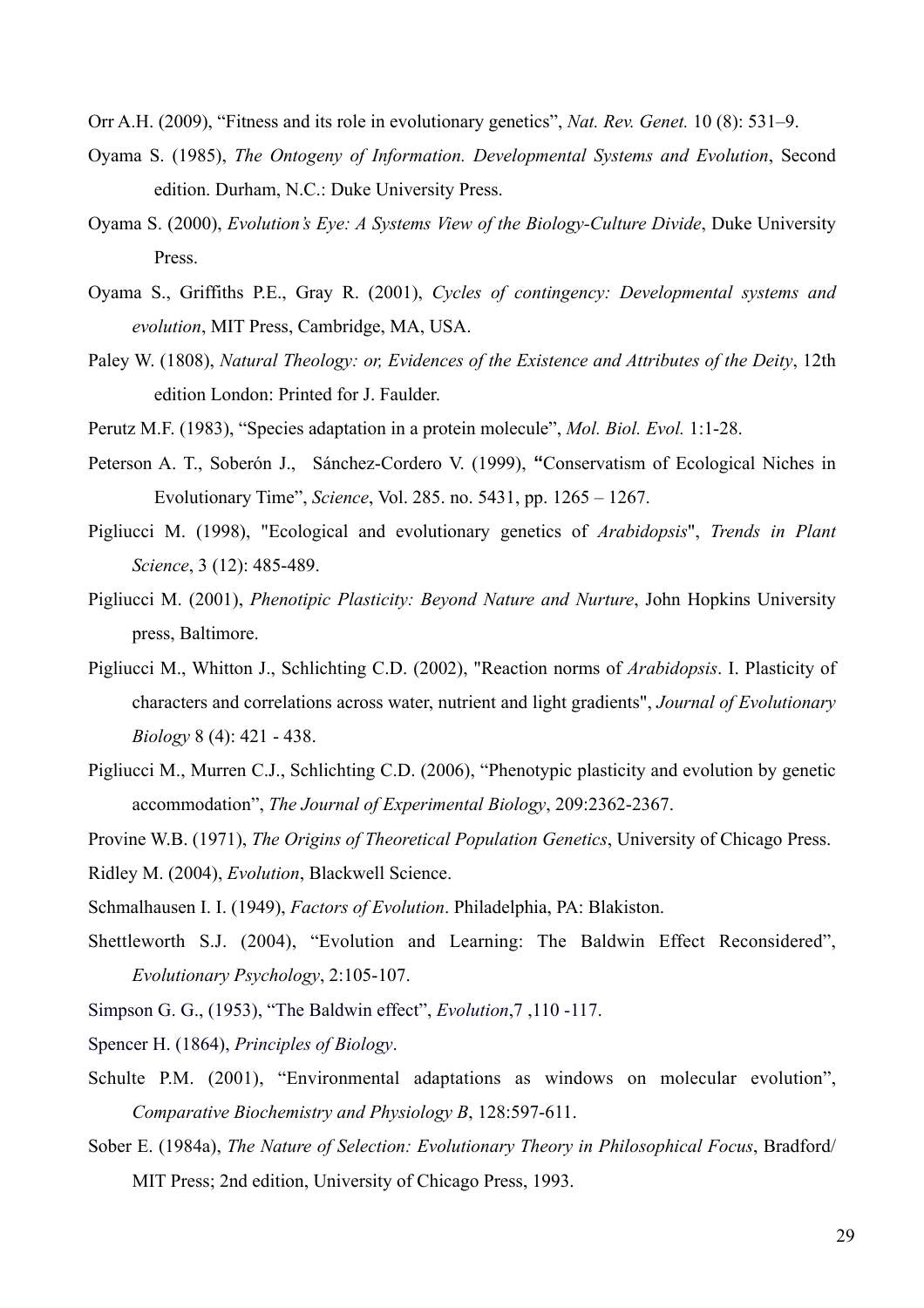- Sober E. (1984b), *Conceptual Issues in Evolutionary Biology: An Anthology*, Bradford/MIT Press; 2nd edition 1993.
- Sober E., Lewontin R.C. (1984), "Artifact, cause and gene selection". In: E. Sober, Editor, *Conceptual Issues in Evolutionary Biology*: An Anthology, MIT Press, Cambridge, MA (1984), pp. 210–231.
- Thompson D'Arcy W. (1942), *On Growth and Form: A New Edition*, Cambridge University Press, New York, 2nd ed. (1st ed., 1917).
- Van Valen, L. (1973), "A new evolutionary law", *Evolutionary Theory* 1: 1-30.
- Vrba E., Gould S.J. (1986), "The hierarchical expansion of sorting and selection: sorting and selection cannot be equated", *Paleobiology*, 12 : 217-228
- Weismann A. (1893), *The Germ-Plasm. A Theory of Heredity*, Charles Scribner's Sons. Fulltext online<http://www.esp.org/books/weismann/germ-plasm/facsimile/>.
- [Wenseleers T](http://www.ncbi.nlm.nih.gov/sites/entrez?Db=pubmed&Cmd=Search&Term=%22Wenseleers%20T%22%5BAuthor%5D&itool=EntrezSystem2.PEntrez.Pubmed.Pubmed_ResultsPanel.Pubmed_DiscoveryPanel.Pubmed_RVAbstractPlus), [Ratnieks FL](http://www.ncbi.nlm.nih.gov/sites/entrez?Db=pubmed&Cmd=Search&Term=%22Ratnieks%20FL%22%5BAuthor%5D&itool=EntrezSystem2.PEntrez.Pubmed.Pubmed_ResultsPanel.Pubmed_DiscoveryPanel.Pubmed_RVAbstractPlus), [Billen J](http://www.ncbi.nlm.nih.gov/sites/entrez?Db=pubmed&Cmd=Search&Term=%22Billen%20J%22%5BAuthor%5D&itool=EntrezSystem2.PEntrez.Pubmed.Pubmed_ResultsPanel.Pubmed_DiscoveryPanel.Pubmed_RVAbstractPlus). (2003), "Caste fate conflict in swarm-founding social Hymenoptera: an inclusive fitness analysis"*, J Evol Biol.*, 16(4):647-58.
- West-Eberhard M.J. (1989), "Phenotypic plasticity and the origins of diversity", *Annu. Rev. Ecol. Syst.*, 20:249-78
- West-Eberhard M.J. (2003), *Developmental plasticity and evolution*, Oxford University Press.
- West-Eberhard M.J. (2005), "Phenotypic Accomodation: adaptive innovation due to developmental plasticity", *Journal of experimental zoology (Mol Del Evol)*, 304B:610-618.
- West-Eberhard M.J. (2005), "Developmental plasticity and the origin of species differences", *PNAS*, vol. 102, suppl. 1, 6543-6549.
- Williams G.C. (1966), *Adaptation and Natural Selection: A Critique of Some Current Evolutionary Thought*, Princeton University Press, Princeton.
- Wilson E.O. (1975), *Sociobiology*, Harvard University Press.
- Wilson D.S. (2004), "What is wrong with absolute individual fitness?", *Trends in ecology & evolution* [0169-5347], vol. 19, n. 5 pp. 245 -248.
- Wilson D. S., Sober E. (1989), "Reviving the superorganism", *Journal of Theoretical Biology*, 136, 337-356.
- Wilson D.S., Sober E. (1998), *Unto Others: The Evolution and Psychology of Unselfish Behavior*. Cambridge, Mass.: Harvard University Press.
- Wright S. (1930), "Evolution in Mendelian Populations", *Genetics*, 16: 97-159.